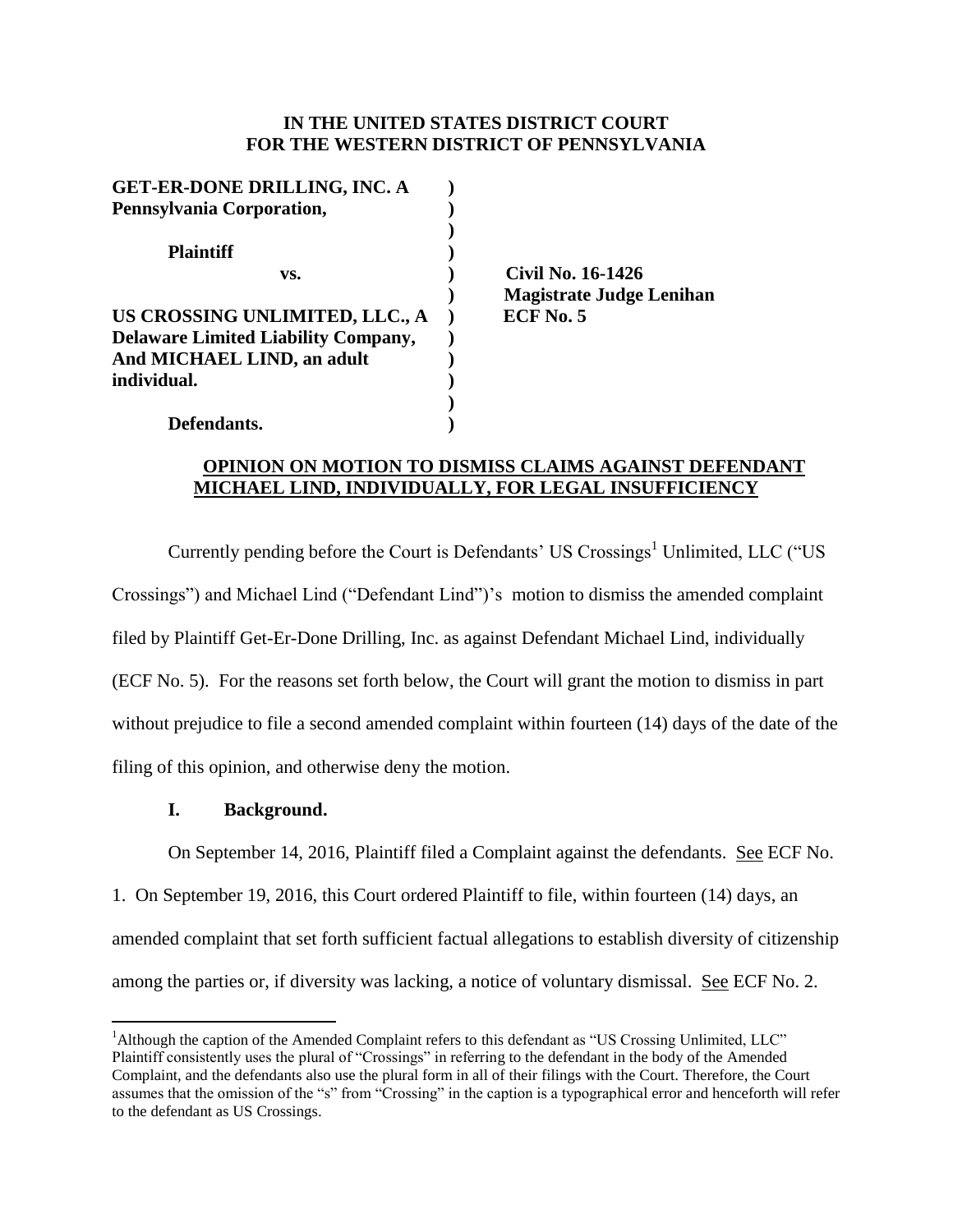On October 7, 2016, Plaintiff filed a twenty-one (21) count Amended Complaint against the defendants, alleging breach of contract, unjust enrichment, promissory estoppel, and conversion claims against both defendants. See ECF No. 3. The eleven (11) claims against Defendant Lind are set forth in Counts VII (promissory estoppel-Rice Rental), IX (unjust enrichment-Caldwell Job), X (promissory estoppel-- Caldwell Job), XI (breach of contract-Clarksburg Job), XII (unjust enrichment- Clarksburg Job), XIII (promissory estoppel- Clarksburg Job), XVII (conversion- Jewett Conversion), XVIII (unjust enrichment- Jewett Conversion), XIX (breach of contract-Moundsville Job), XX (unjust enrichment- Moundsville Job), and XXI (conversion) of the Amended Complaint. Id.

On January 27, 2017, Defendants filed the pending motion to dismiss the amended complaint against Defendant Lind, individually (ECF No. 5), as well as a brief in support of the motion to dismiss (ECF No. 6). On February 23, 2017, Plaintiff filed an answer to the motion to dismiss (ECF No. 15) and a brief in support of its answer to the motion to dismiss (ECF No.16). On February 24, 2017, Plaintiff filed an Errata to its supporting brief; in the Errata it changed the name of its supporting brief to "Brief in Opposition to Motion to Dismiss Claims Against Michael Lind, Individually, for Legal Insufficiency" (ECF No. 20). Thus, the motion is ripe for disposition.

# **II. Standard of Review.**

Federal Rule of Civil Procedure 8(a)(2) requires that a complaint contain a "short and plain statement of the claim showing that the pleader is entitled to relief." Fed.R.Civ.P. 8(a)(2). Dismissal of a complaint or portion of a complaint is warranted under Federal Rule of Civil Procedure 12(b)(6) when a claimant fails to sufficiently state a claim upon which relief can be granted. Fed.R.Civ.P.  $12(b)(6)$ . To avoid dismissal under Rule  $12(b)(6)$ , the complaint must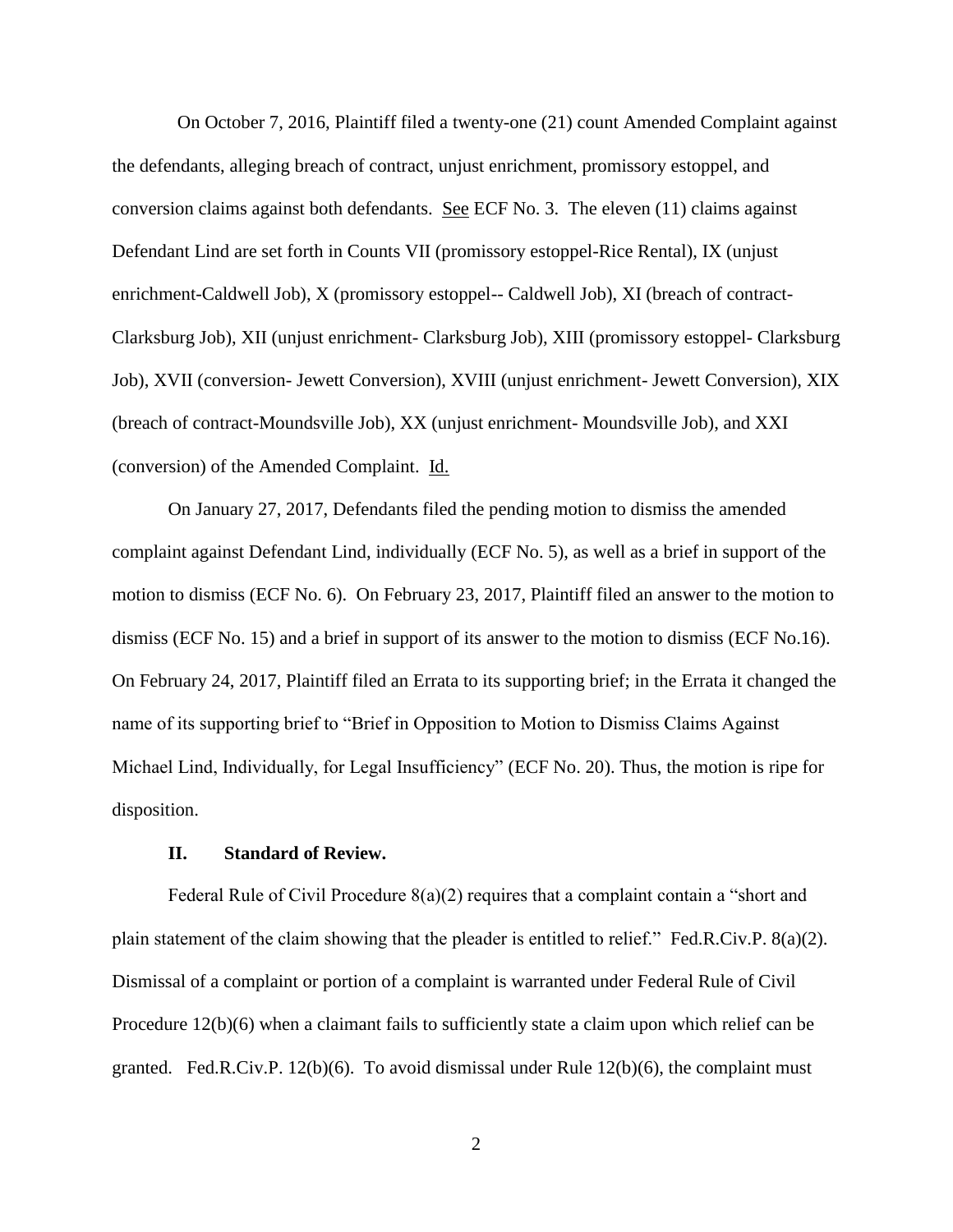provide "enough factual matter (taken as true)" to suggest the required elements of the claim presented. Phillips v. Cty. of Allegheny, 515 F.3d 224, 234 (3d Cir. 2008).

In assessing the merits of a claim subject to a motion to dismiss, the court must accept all alleged facts as true and draw all inferences gleaned therefrom in the light most favorable to the nonmoving party, here Plaintiff Get-Er-Done Drilling, Inc. Phillips, 515 F.3d at 228 (citing Worldcom, Inc. v. Graphnet, Inc., 343 F. 3d 651, 653 (3d Cir. 2003)). A pleading party need not establish the elements of a *prima facie* case at this stage; the party must only "put forth allegations that 'raise a reasonable expectation that discovery will reveal evidence of the necessary element[s].'" Fowler v. UPMC Shadyside, 578 F. 3d 203, 213 (3d Cir. 2009) (quoting Graff v. Subbiah Cardiology Associates, Ltd., Civ. A. No. 08-207, 2008 WL 2312671 (W.D. Pa. June 4, 2008)).

### **III. Factual Allegations from Plaintiff's Complaint.**

Accepting as true Plaintiff's factual allegations in its Amended Complaint and all reasonable inferences therefrom, following is a recitation of the factual allegations contained in Plaintiff's Amended Complaint that are relevant to Defendants' motion to dismiss the claims brought by Plaintiff against Defendant Lind in his individual capacity.

This action is brought pursuant to a breach of contract by the Defendant<sup>2</sup>. ECF No. 3,  $\P$ 1. During all times mentioned in the Amended Complaint, Plaintiff was and is, a Pennsylvania Corporation, created and existing by virtue of the laws of Pennsylvania. Id., 13. Plaintiff's CEO is Perry Rowan ("Mr. Rowan"). Id.,  $\P$  121. US Crossings is a Limited Liability Company created and organized in the state of Delaware with a primary place of business at 20436 US Route 19, #620-244, Cranberry Township, PA, 16066, without any members or shareholders

 $\overline{a}$ 

<sup>&</sup>lt;sup>2</sup> When the Court references generically the "Defendant" in its review of the factual allegations contained in Plaintiff's Amended Complaint, it is because the plaintiff has not indicated to which of the two defendants it is referring and the Court has not been able to make the determination on its own.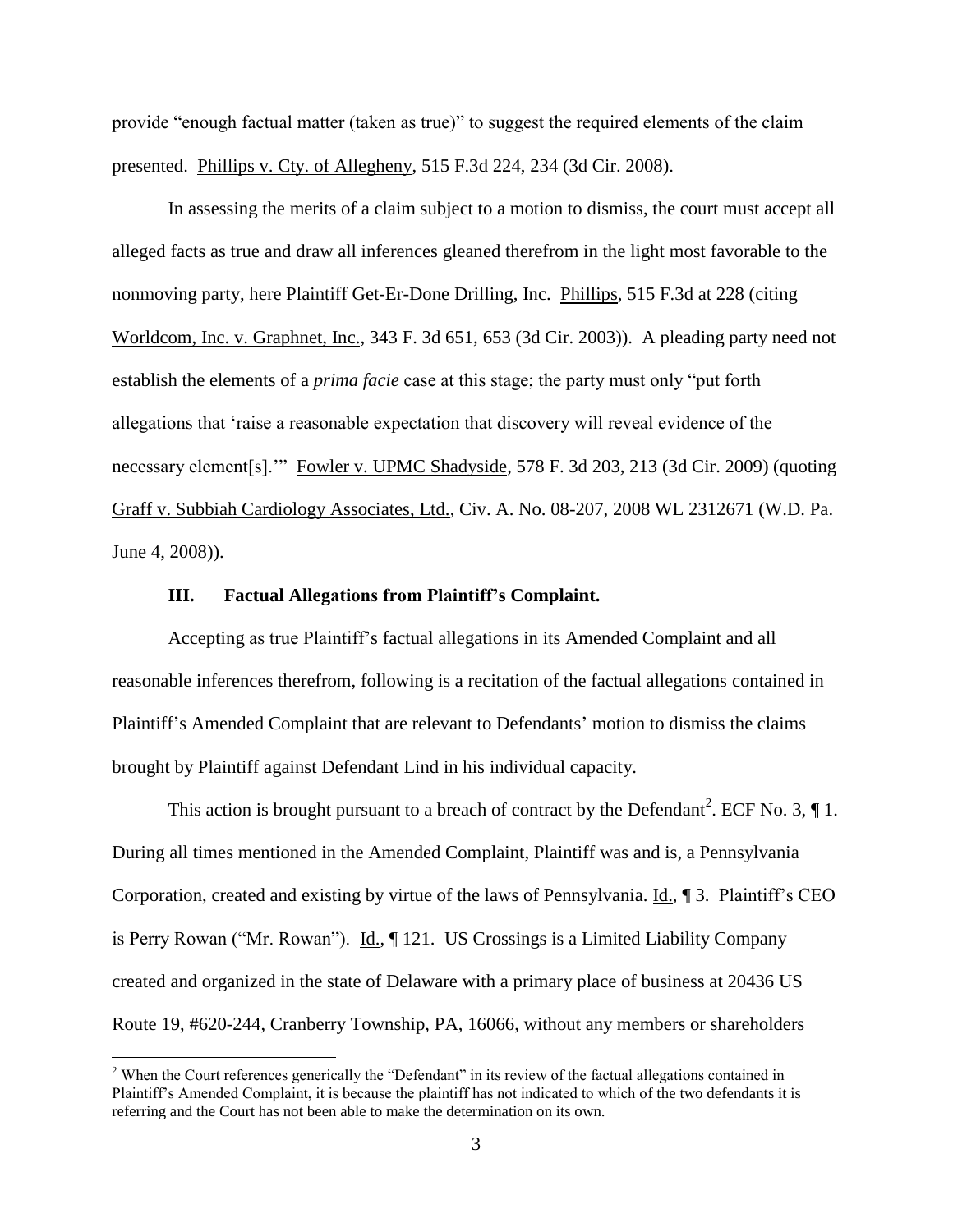who are residents of Pennsylvania. Id.,  $\P$  4. Defendant Lind is an adult individual whose residence is believed to be in Wheeling, West Virginia. Id., ¶ 5. Defendant Lind is the Chief Executive Officer of US Crossings Unlimited.<sup>3</sup> Id.

The parties entered into a series of verbal contracts regarding Plaintiff providing services in the form of horizontal drilling at various locations and US Crossings utilizing a number of Plaintiff's pieces of equipment in exchange for 50% of the contract price for any such project or job. Id., ¶¶ 6-7. The parties agreed the Defendant would guarantee return of all equipment as it was received. Id., ¶ 8. The defendants (meaning Defendant Lind personally) took numerous pieces of heavy equipment without permission from Plaintiff and used the equipment for their own benefit. Id.,¶¶ 9, 122-126, 132-142.

Each contract of material was formed between the parties by Defendant Lind, acting as the agent of, and on behalf of, US Crossings, contacting Plaintiff at its place of business, or otherwise taking control of Plaintiff's property from Plaintiff's Greene County, Pennsylvania office location. Id., || 10. When named personally, it is alleged that Defendant Lind personally participated in such tortious actions in committing them even if on behalf of US Crossings. Id., ¶ 11.

The relationship of the parties began with a verbal contract made on or about November 5, 2014, for a 26" bore for a length of 510 feet near Glen Burnie, Maryland at a cost of \$40,000 ("the Maryland Job"). Id.,  $\P$  13-14. Plaintiff satisfactorily completed the bore in November, 2014, and invoiced US Crossings on January 16, 2015, with the \$40,000 payment due by February 15, 2015. Id.,  $\P$  15-16 and Exhibit A. On or about January 30, 2015, US Crossings paid Plaintiff \$10,000. Id.,¶ 17. US Crossings paid Plaintiff another \$20,000 towards

 $\overline{a}$ 

 $3$ Defendants state that Defendant Lind actually is the Managing Member of US Crossings. See Defendants' Supporting Brief, p. 4, n. 1.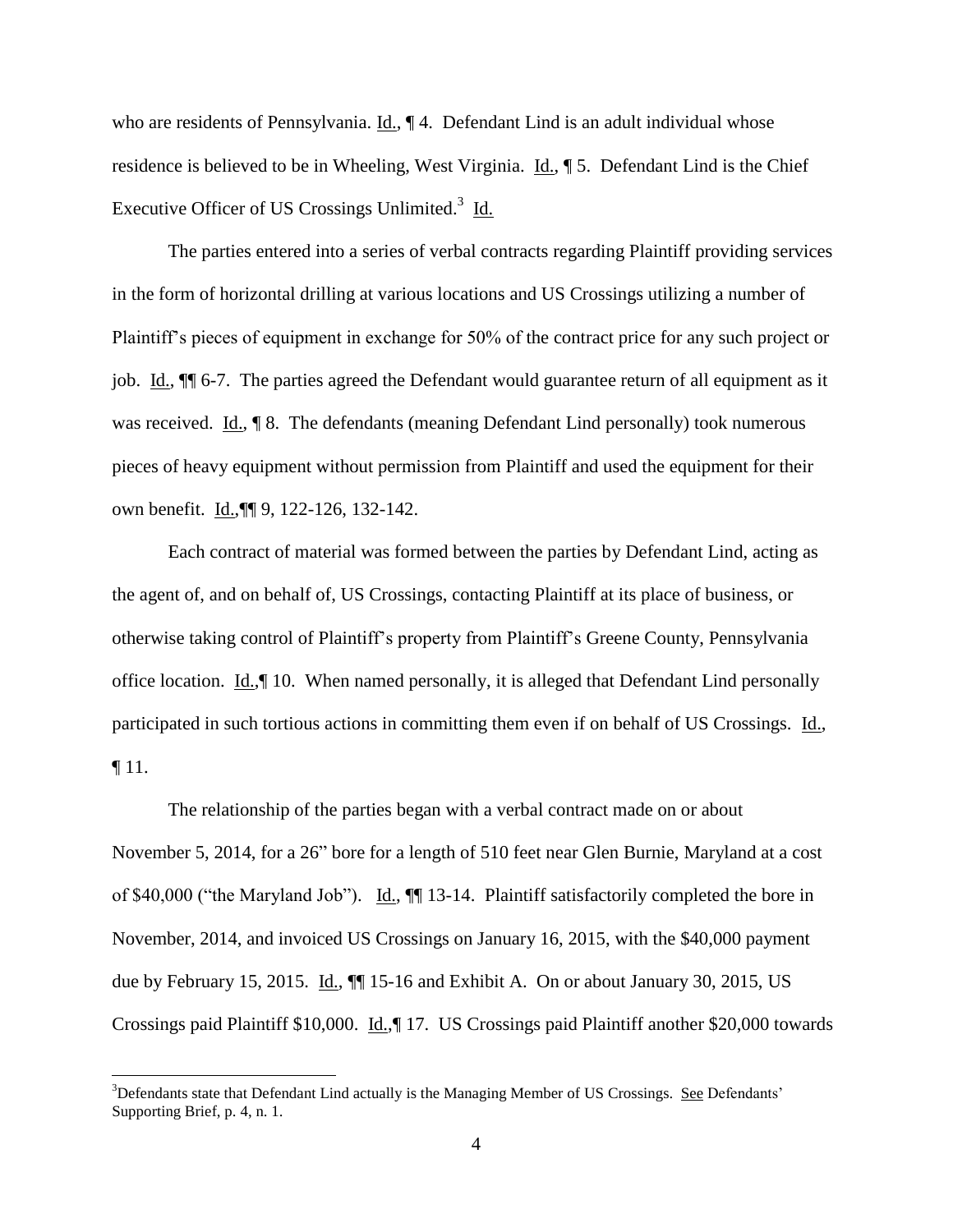this invoice on or about February, 2016. Id., ¶ 18. The remaining \$10,000 owed to Plaintiff for the Maryland Job has not been paid. Id., ¶ 19.

In early summer 2015, the parties verbally contracted for additional bores that were to be a part of the Whipkey to Tetco pipeline for Rice Poseidon Midstream, LLC in Richhill Township, Greene County, Pennsylvania ("the Rice Job"), at a cost of \$140.00 per foot on an 8" line and \$208.00 per foot on a 12" line. Id.,¶ 22. Plaintiff satisfactorily completed five 8" bores of varying lengths, for which the Plaintiff had to twice mobilize and demobilize his workforce under the verbal Rice Job agreement, at a cost of \$16,000 per mobilization and demobilization. Id., ¶¶ 23-25.

Related to these five bores for the Rice Job, Plaintiff submitted five invoices to US Crossings: (1) a bill for \$44,800.00, submitted on May 13, 2015, which was due on June 12, 2015; (2) a bill for \$72,800.00, submitted on May 20, 2015, which was due on June 19, 2015; (3) a bill for \$119,150.00, submitted on August 15, 2015, which was due on September 14, 2015; (4) a bill for \$119,150.00, submitted on September 5, 2015, which was due on October 5, 2015; and (5) a bill for \$79,800.00, submitted on September 24, 2015, which was due on November 23, 2015. Id., ¶ 26. On or about July 6, 2015, US Crossings made a payment to Plaintiff in the amount of \$40,720.00 for the bill submitted on May 13, 2015. Id., ¶ 27. On or about July 28, 2015, US Crossings made a payment to Plaintiff in the amount of \$65,000.00 for the bill submitted on May 20, 2015. Id., 128. On or about September 26, 2015, US Crossings made a payment to Plaintiff in the amount of \$77,491.00 for the bill submitted on August 15, 2015. Id.,  $\P$  29.

Plaintiff satisfactorily completed all work on the Rice Job. Id., ¶33. US Crossings is believed to have received compensation from the project owner as a result of Plaintiff's work on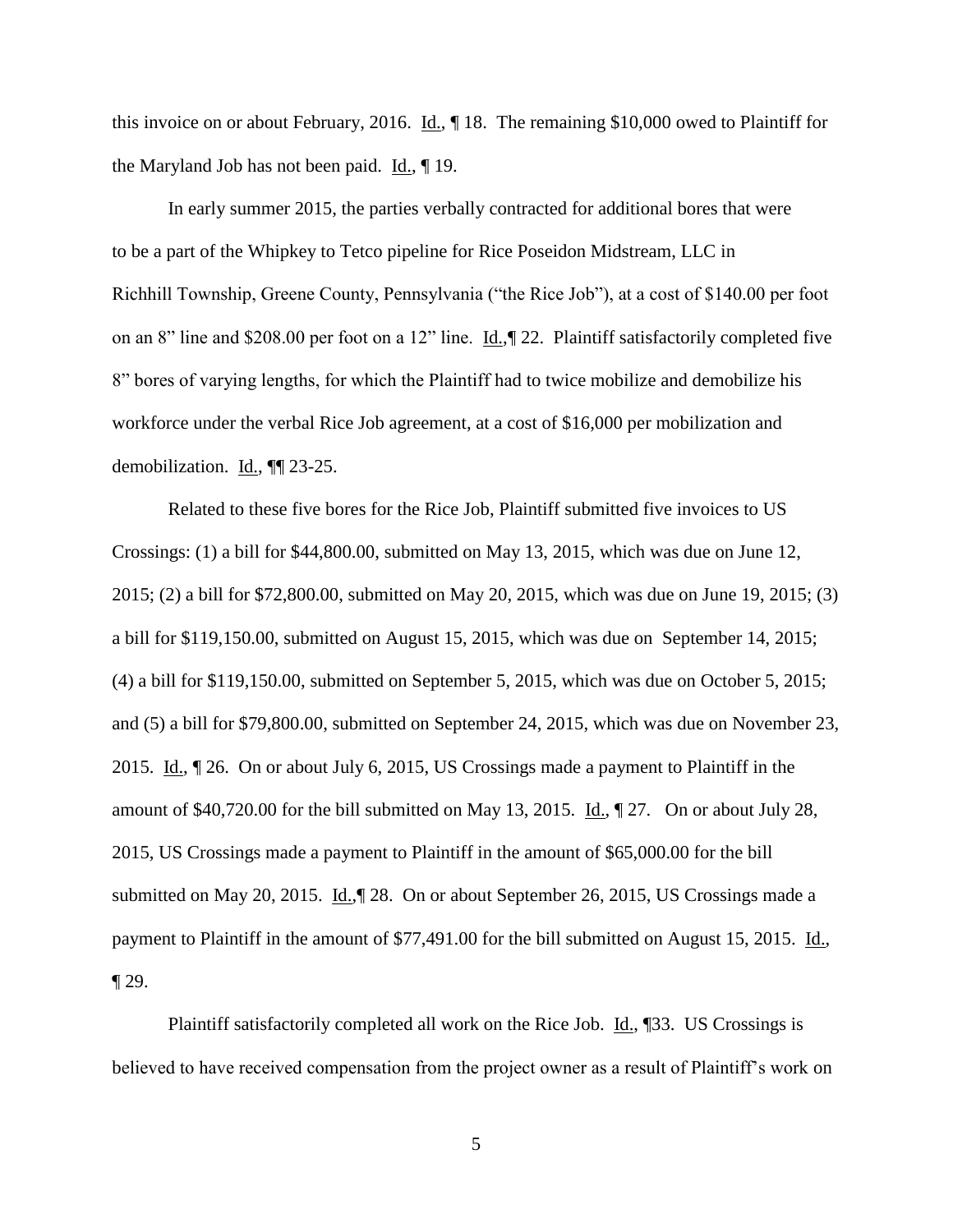the Rice Job. Id., ¶ 34. The defendants promised to justly compensate Plaintiff for work it performed on their behalf for the Rice Job. Id.,¶ 37.

In September 2015, following the portion of the Rice job in which Plaintiff directly provided work, US Crossings and Plaintiff verbally agreed that US Crossings could rent a 312 Caterpillar Hoe and additional equipment for four (4) months for a share of the profits ("the Rice Rental"). Id., [940. Plaintiff charged the reasonable rate of \$5000.00 per month with the total equipment rental fee being \$20,000. Id.,  $\P$  43-44. By verbal agreement, Plaintiff also provided labor to US Crossings during this time for clearing a bore path on the Rice Job for Clearpath Utilities to complete a bore, at the reasonable rate of \$10,000. Id., 41. The labor was a crew of 2-3 employees, for between 80-100 hours per week, for a total of 320 to 420 hours for one month, for which Plaintiff charged US Crossings a flat rate of \$15,000.00. Id.,¶ 42. Plaintiff submitted a bill to US Crossings for all charges related to the Rice Rental on September 24, 2015, with a due date of October 24, 2015, but Plaintiff has not received any payment related to the Rice Rental. Id., ¶ 45.

From July 2015 to September 2015, the parties verbally contracted for Plaintiff to do a 759 feet long bore at a width of 20" near Caldwell, Ohio (the "Caldwell Job"). Id.,¶ 54. Defendants promised compensation to Plaintiff for its work. Id.,¶ 72. All work was completed by Plaintiff in a satisfactory and workmanlike manner. Id., [[1] 64, 72. During this time, US Crossings was working under a general contractor, Sunland Construction, Inc., in the construction of a pipeline for Antero Resources. Id., ¶ 55. On or about September 8, 2015, Plaintiff submitted an invoice to US Crossings for the Caldwell Job in the amount of \$144,375.00. Id.,¶ 56. Defendants promised Plaintiff compensation for the work, but Plaintiff has not received any payment from the defendants for the Caldwell Job. Id.,  $\parallel$  60, 65, 72-73.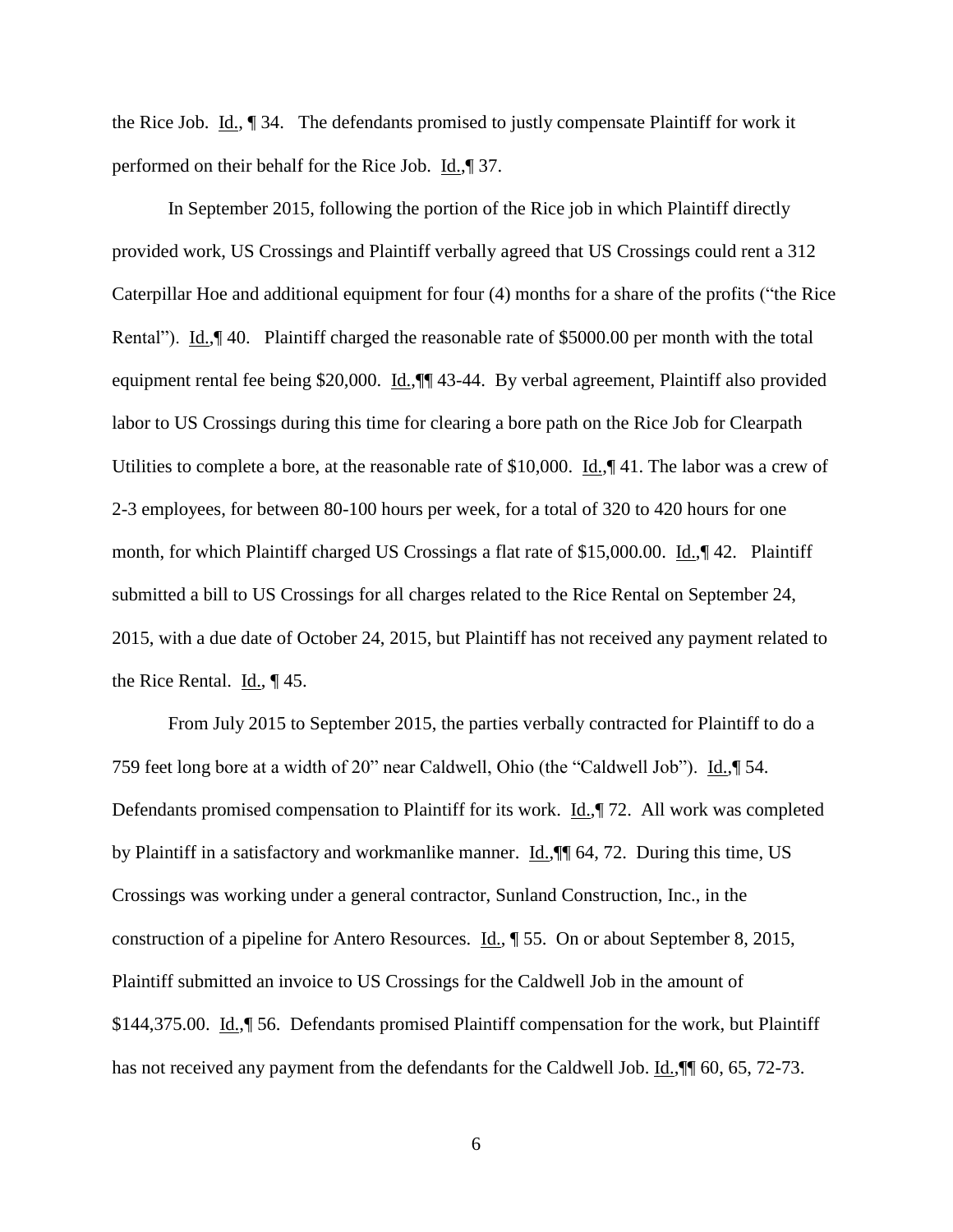Plaintiff completed the work on the Caldwell job in a satisfactory and workmanlike manner. Id., ¶¶ 64,71.

Related to the Caldwell Job, US Crossings also utilized Plaintiff's equipment in order to complete its portion of the work. Id.,¶ 57. During the time US Crossings was using Plaintiff's equipment on the Caldwell Job, it destroyed a mud and water pump on Plaintiff's drill. Id. During this same time period, US Crossings and its employees acting under Defendant Lind's direction, also damaged a plunger and anchor base on Plaintiff's drilling equipment. Id.,¶ 58. The cost to repair the drill and replace the pump was \$21,023.04. Id.,¶ 59. Defendants promised Plaintiff compensation for the use of its equipment, but no payment has been received by Plaintiff for the damaged equipment. Id.,¶¶ 60, 66, 74.

In September of 2015, US Crossings asked Plaintiff to provide equipment for it to do a 16" bore outside of Clarksburg, West Virginia for a length of fifty feet. Id.,¶ 77. Plaintiff agreed to provide the equipment for the bore for a 50% share of the job; according to Defendant, the payment for this job was to be \$225,000. Id., ¶¶ 78-79. Defendants promised compensation to Plaintiff for the use of the equipment. Id., [94. On November 5, 2015, Plaintiff submitted an invoice to US Crossings for \$112,500.00, its 50% share. Id.,¶80. During this time, US Crossings and its employees, acting under Defendant Lind's direction, damaged Plaintiff's AT60 All-Terrain drill, had it serviced by Ditchwitch, and had the \$1577.95 cost of repair billed to Plaintiff. Id., <sup>181</sup>. As a result of the damage caused by or at the direction of Defendant Lind, Plaintiff had to pay the \$1,577.95 repair bill out of pocket. Id., ¶ 82. The Defendants have not compensated Plaintiff for the use of its equipment on the Clarksburg Job or for damaging Plaintiff's equipment. Id., <sup>[6]</sup> 87, 88, 95.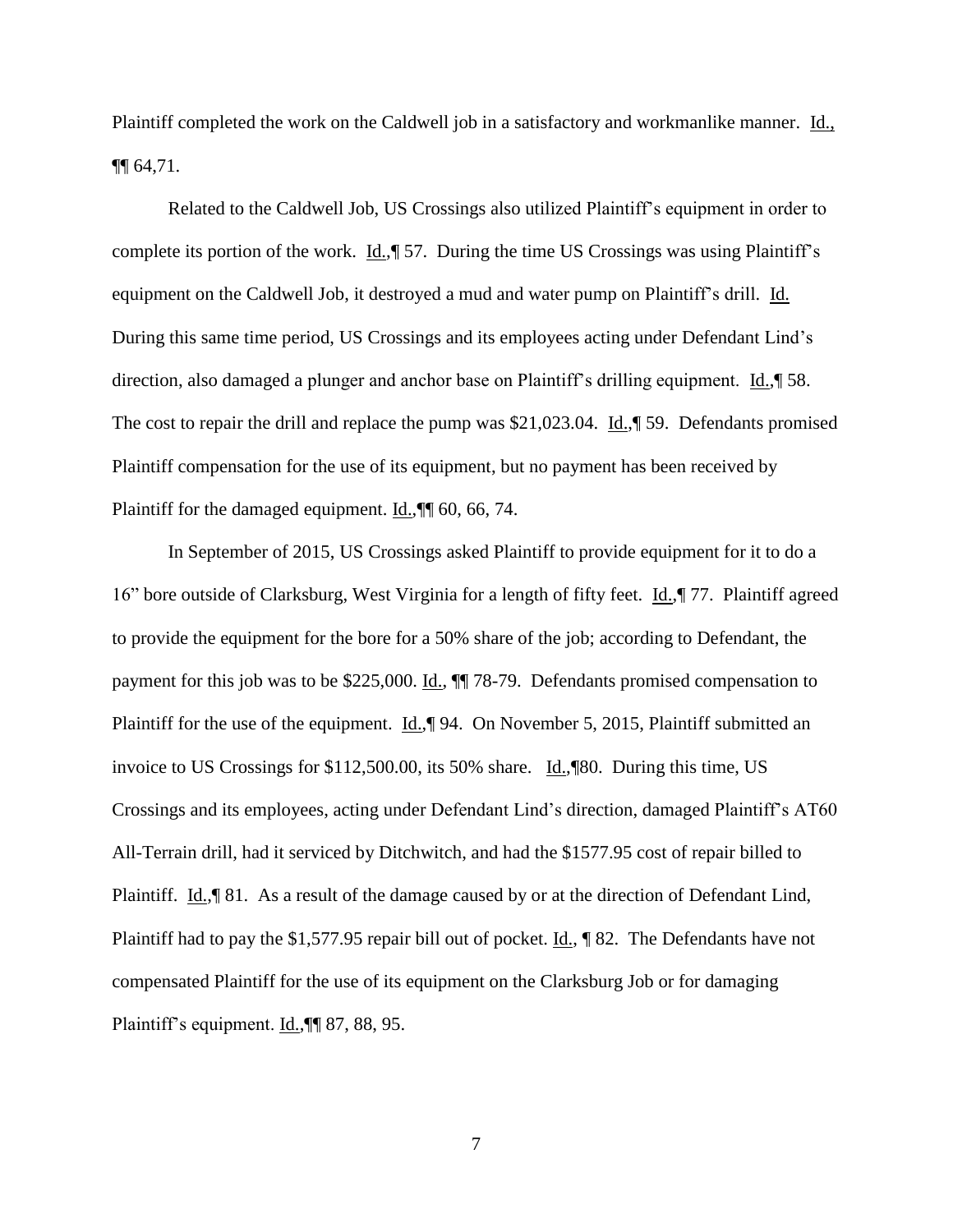In September 2015, Defendant Lind, on behalf of US Crossings, verbally contracted with Plaintiff to do three bores near Jewett, Ohio (the "Jewett Job"). Id., ¶ 99. Defendants promised Plaintiff compensation for the work. Id., ¶ 108. On October 31, 2015, Plaintiff submitted an invoice for the work done on the Jewett Job to US Crossings in the amount of \$98,750.00. Id., ¶ 102. Payment was due on November 30, 2015, but no payment has been received. Id., ¶¶ 103, 109, 110, 116, Exhibit M. All work by Plaintiff on the Jewett Job was completed in a satisfactory and workmanlike manner. Id.,  $\P$  101, 107, 115.

On or about October 8, 2015, Plaintiff's CEO, Mr. Rowan, suffered a stroke. Id., | 121. After Mr. Rowan's stroke, Defendant Lind unilaterally took possession of Plaintiff's equipment and used it for his own benefit (the "Jewett Conversion"). Id.,¶ 122. The Jewett Conversion was done without the permission of Plaintiff or any of its agents. Id.,¶ 123. Defendant Lind's actions included tearing all identifying company logos of Plaintiff off of trucks and a drill. Id.,¶ 124. Defendant Lind also told Plaintiff's employees that he had bought the company and its equipment from Mr. Rowan and paid Plaintiff's employees for two weeks' work when he continued to operate in Jewett. Id.,  $\parallel$  125. Defendant Lind personally told Plaintiff's employees to do a 150 foot bore of 24". Id.,¶ 126. Plaintiff offered to do this bore at a reduced rate of \$250.00 per linear foot in the hopes that the reduced rate might facilitate payment on the prior jobs which were still outstanding. Id.,¶¶ 127 and 129. The cost of this bore was \$37,500.00. Id.,  $\P$  128.

As a result of the Jewett Conversion, as a direct result of the actions of Defendant Lind, substantial damage was done to the anchor base of Plaintiff's drill; the cost to repair the drill is \$6,810.72. Id.,¶¶ 130-131. Additionally, US Crossings used and damaged numerous "power pipe" drill rods and ten power pipe collars which could not be reused by Plaintiff; each of these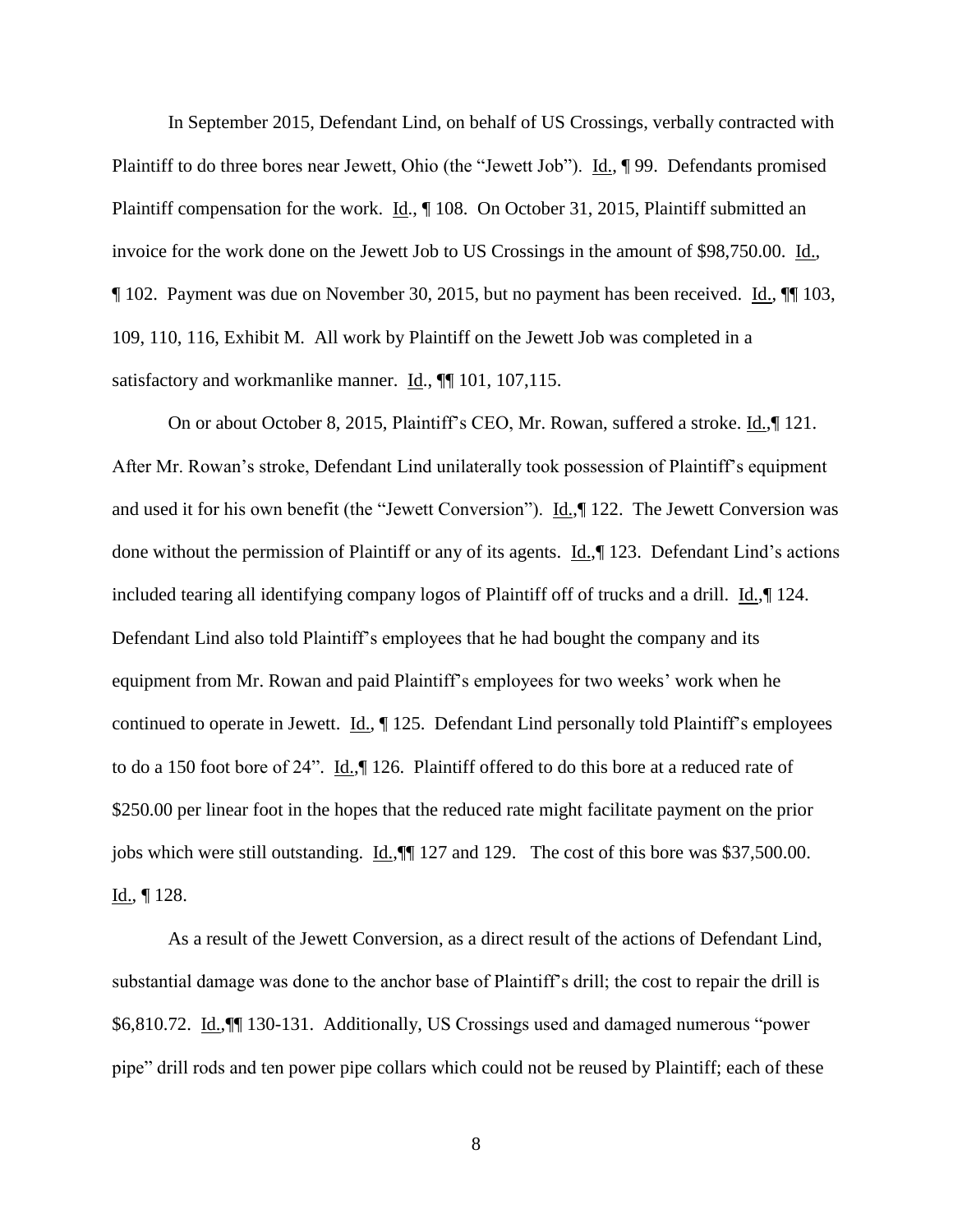drill rods cost Plaintiff \$1400.00 and each of the collars cost Plaintiff \$144.33. Id.,¶ 132. Plaintiff has not received any payment from Defendants for the unauthorized use of its equipment or for the damage done to its equipment. Id.,¶¶ 133,141. The additional use and destruction of the power pipe drill rods has cost Plaintiff approximately \$191,274.30. Id.,¶ 134. Defendant Lind and his employees further damaged Plaintiff's AT4020 drill by causing damage to an O ring, draining the drill of a substantial amount of hydraulic fluid. Id.,¶ 135. Defendant Lind personally participated in the taking of Plaintiff's equipment by taking personal control of items to which he had no permission, license or entitlements, and personally ripped off the stickers and signage on all of Plaintiff's trucks; the cost to replace the signage and stickers on Plaintiff's equipment cost approximately \$750.00. Id.,¶ 137.

Defendant Lind asked Plaintiff if he could use Plaintiff's drill to do a three hundred foot long bore of 4" in width through his yard in Belmont, Ohio. Id.,¶ 144. US Crossings then took Plaintiff's drill and used it for a 12" bore for a length of 750 feet near Moundsville, West Virginia (the "Moundsville Job"). Id.,¶ 145. Pursuant to the parties' agreement, Plaintiff should have received a 50% share of the profit from the job.  $\underline{Id.}$ , 146. The rate for a 12" bore is \$280.00 a foot and therefore, Plaintiff's share of the Moundsville Job is \$112,000. Id., 147. On January 7, 2016, Plaintiff submitted an invoice to US Crossings for \$112,000 for the Moundsville Job, with payment due on February 6, 2016, but no payment has been received for this invoice. Id., ¶¶ 148-149, 153, Exhibit Q.

Defendant Lind took numerous items from Plaintiff's stockyard under the premise that he would be using them for jobs through his operation of US Crossings and would compensate Plaintiff. Id.,¶ 156. In addition, US Crossings has retained: (1) a 20" Auger Boring Machine valued at \$40,000.00; (2) 70 feet of 4" auger, valued at \$2,800.00; (3) 70 feet of 12" auger,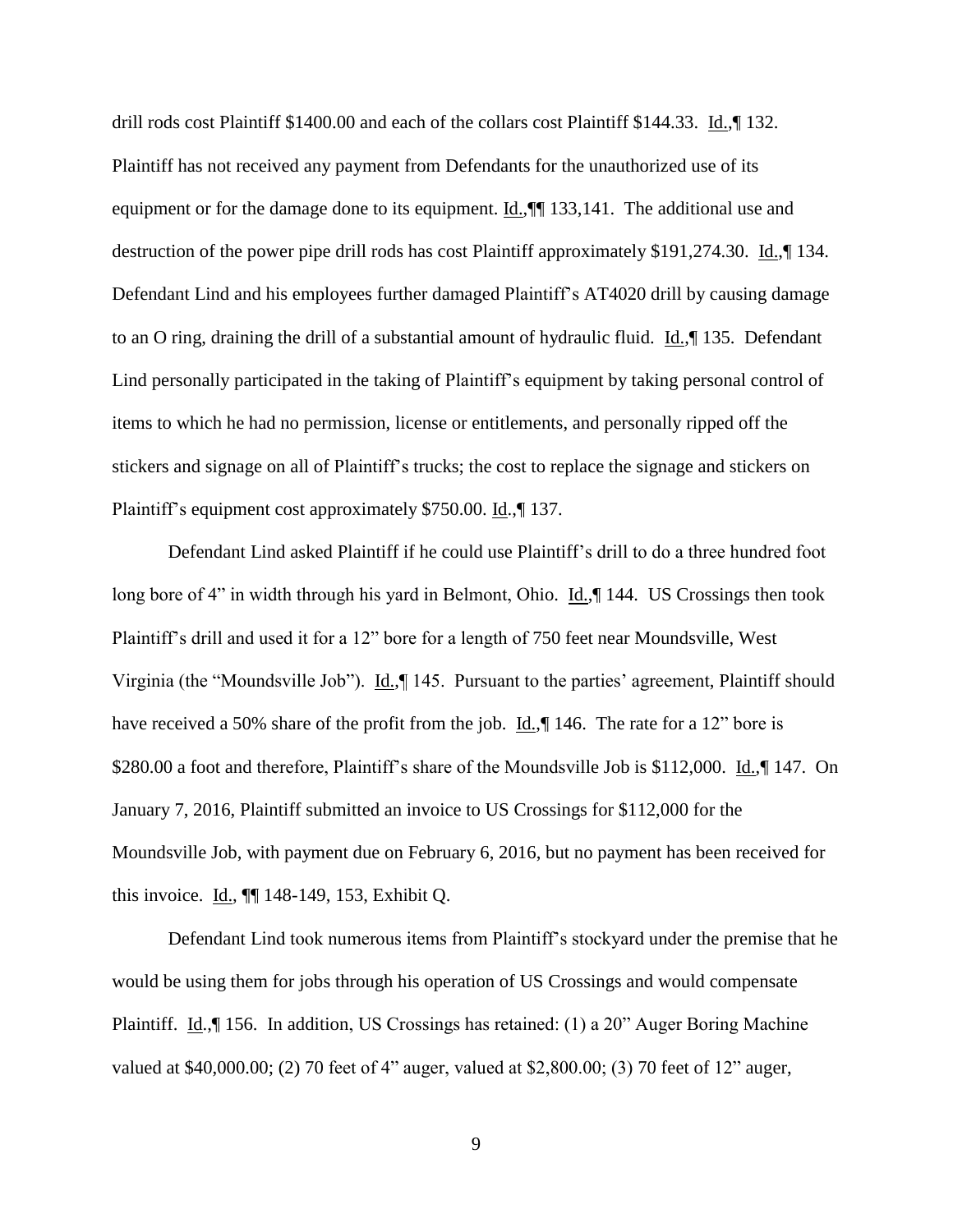valued at \$5,600.00; (4) 70 feet of 16" auger, valued at \$6,300.00; (5) 70 feet of 20" auger, valued at \$7,000.00; (6) 70 feet of 24" auger, valued at \$8,400.00; (7) hole openers with widths of 36" and 30" and tri-wing reamers of 18", 24," and 30," valued at \$72,500.00; and (8) eight auger bits of 16," 20," and 24 inches, valued at a combined value of \$16,000.00. Id.,¶ 157. Defendant Lind has the authority and ability to return these items and refuses. Id.,¶ 158. Defendants have refused requests to return the items. Id.,¶ 159. On January 27, 2016, Plaintiff submitted an invoice to US Crossings for \$158,600.00 for the cost of these items, with a due date for payment of February 26, 2016. Id., ¶ 160, Exhibit R.

In or about mid-May  $2016<sup>4</sup>$  Defendant Lind contacted Plaintiff to let it know that it could pick up the equipment in Ohio, despite the fact that Defendant Lind took the materials himself, without permission. Id.,  $\P$  161. Plaintiff is unable to retrieve the items due to licensing and cost issues associated therewith. Id., ¶ 162. Defendant Lind has refused to return the items he took.  $Id., \P 163.$ 

### IV. **Legal Analysis.**

 $\overline{a}$ 

## **A. Application of Delaware law based on judicial comity.**

Defendants first argue in support of their motion to dismiss Plaintiff's claims against Defendant Lind that this Court should apply Delaware law to the issue of Defendant Lind's individual liability to Plaintiff under principles of judicial comity. ECF No. 6 at 2-5. Defendants contend that the Pennsylvania legislature has indicated its hope that other states will analyze the rights and liabilities of Pennsylvania limited liability companies and its members under Pennsylvania law, and Plaintiff has admitted that Defendant Lind "was at all times acting as agent for, and on behalf of, Defendant US Crossings, a Delaware limited liability company." Id.

 $4$  The Amended Complaint says "[i]n or about mid-May, 2015," but read in context this appears to be a scrivener's error. ECF No. 3 at ¶ 161.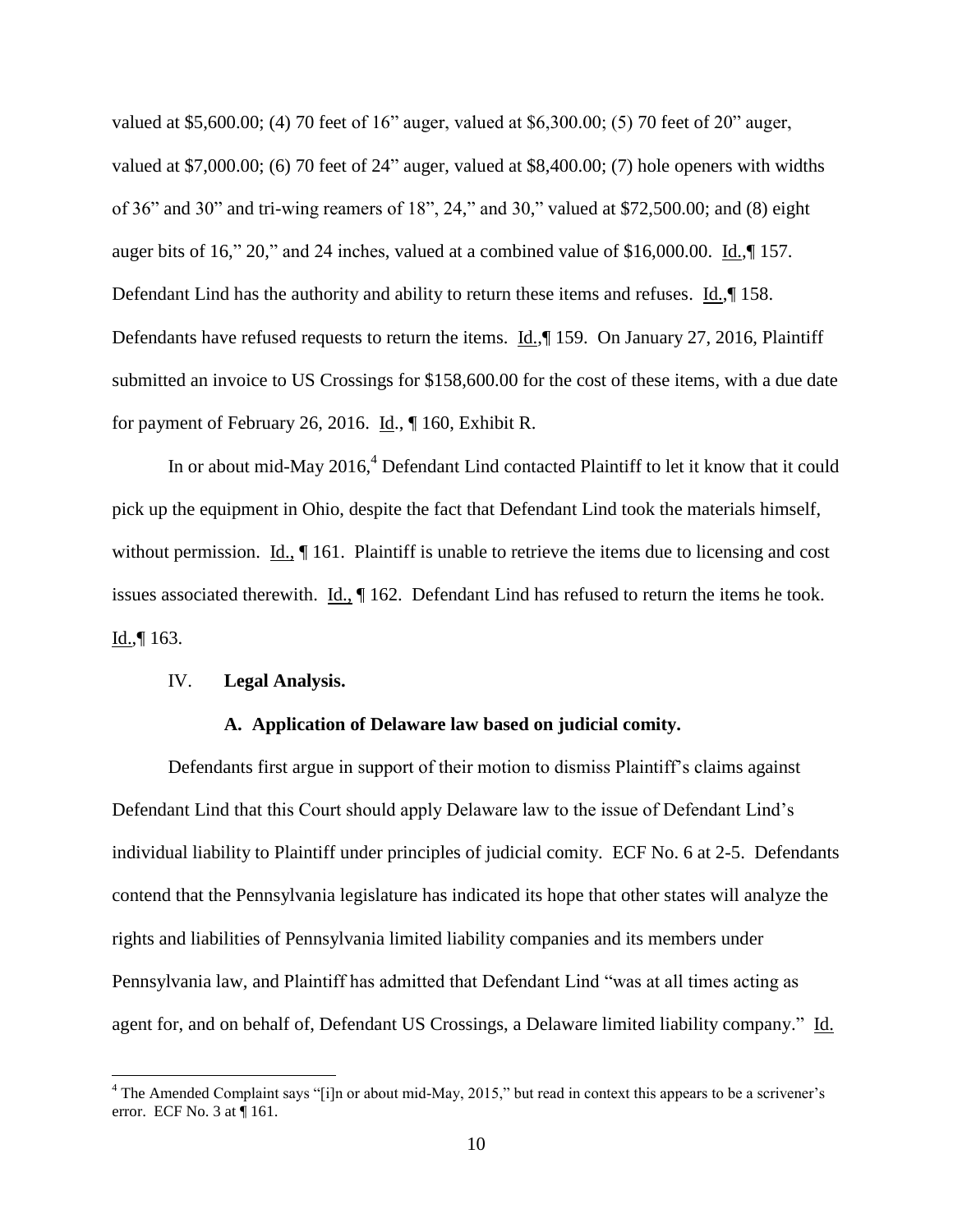at 3-4. Defendants elaborate that under 6 Del. C. § 18–303 of the Delaware Limited Liability Company Act, "no member or manager of a limited liability company shall be obligated personally for any such debt, obligation or liability of the limited liability company, 'whether arising in contract, tort, or otherwise,' solely by reason of being a member or acting as a manager of the limited liability company." Id. at 4 (quoting 6 Del. C. § 18–303) (footnote omitted). Therefore, Defendants posit, since "Plaintiff acknowledges that Defendant Lind was at all times acting in his capacity as the Chief Executive Officer (i.e. Managing Member) of Defendant US Crossings," "under the clear provisions of the Act, he cannot be held personally liable for any of the claims which Plaintiff has made against him." Id. at 4-5.

In response, Plaintiff argues that "Pennsylvania law applies to this case, settled in diversity" and "[c]omity does not apply as the total bar on officer liability conflicts with the public policy of Pennsylvania in holding corporate agents, officers or directors liable for their personal participation in tortious acts ostensibly committed on behalf of the principal. Here, due to the conflict of these public policies, comity cannot justly be exercised by this Court." ECF No. 20 at 2.

Under Pennsylvania's participation theory of liability, liability attaches to an individual corporate officer where the individual participated in tortious activity on behalf of the corporation. See Wicks. v. Milzoco Builders, Inc., 470 A.2d 86, 89-90 (Pa. 1983). This rule of law also is applicable to members of a limited liability company such as Defendant Lind. See Germain v. Wisniewski, 2016 WL 4158994, at \*5 (W.D. Pa. Aug. 5, 2016); In re Jadczak, 2011 WL 13612, \*7 (E.D. Pa. Jan. 4, 2011).

Although not mentioned by the parties in their briefs, Delaware has a similar personal participation rule which also is applicable to a member or manager of a Delaware limited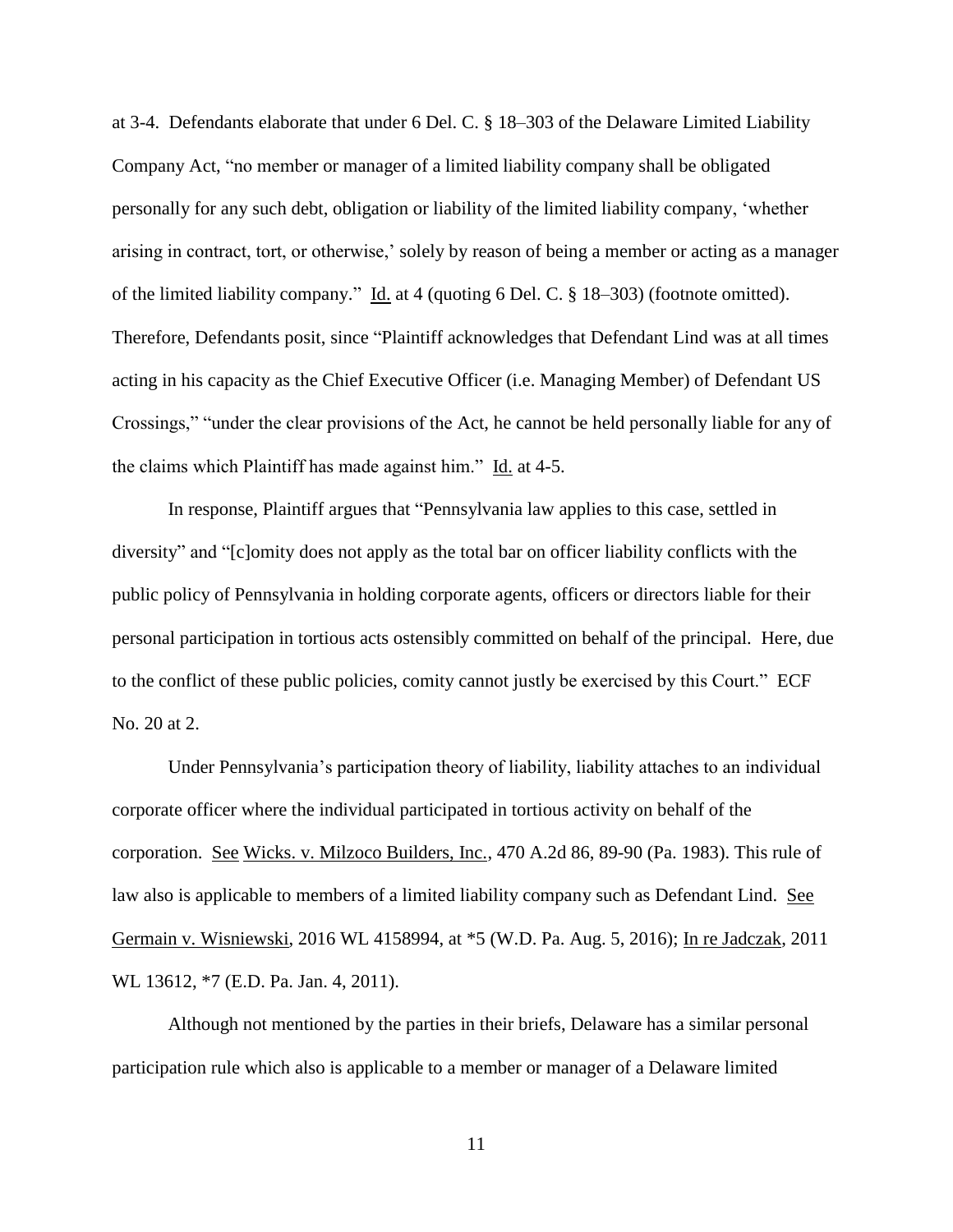liability companies such as Defendant Lind. In Jorgensen & Company v. Sutherland, 2017 WL

1395485 (D.N.J. Apr. 17, 2017), the district court recently explained:

Delaware courts have noted that the word "solely" in the last clause of 6 Del. C. § 18-303(a) "does imply that there are situations where LLC members and managers would not be shielded by this provision." *Pepsi-Cola Bottling Co. of Salisbury, Md. v. Handy*, No. 1973-S, 2000 WL 364199, at \*3 (Del. Ch. Mar. 15, 2000). Indeed, under Delaware law, "corporate officials may be held individually liable for their tortious conduct, even if undertaken while acting in their official capacity." *Duffield Assocs., Inc. v. Meridian Architects & Eng'rs, LLC*, No. S10C-03-004 RFS, 2010 WL 2802409, at \*4 (Del. Ch. July 12, 2010) (citing *Donsco, Inc. v. Casper Corp.*, 587 F.2d 602, 606 (3d Cir. 1978)); accord *Gassis v. Corkery*, No. 8868-VSG, 2014 WL 3565418, at \*5 n. 24 (Del. Ch. July 21, 2014) ("[A]n individual is personally liable for all torts the individual committed.... [including] torts committed by those acting in their official capacities as officers or agents of a corporation. It is immaterial that the corporation may also be liable." (quoting 3A William Meade Fletcher, Cyclopedia of the Law of Corporations § 1135)). This is true of LLC members and managers as well, see *Duffield Assocs*., 2010 WL 2802409, at \*4 (rejecting, individual defendants' argument that they could not personally be held liable for fraud for actions committed on behalf of an LLC of which they were members), notwithstanding the existence of 6 Del. C. § 18-303(a). *Sewell v. Coviello*, CPU5-15-001302, 2016 WL 3152567, at  $*2$  (Del. Ct. C.P. Kent Cty. Mar. 8, 2016) (rejecting the argument that 6 Del. C. § 18-303(a) bars a fraud claim against an LLC member individually).

On the other hand, corporate officers may not be held liable "merely for acts or omissions of the Corporation"; for this reason, "a complaint must, at a minimum, describe affirmative actions taken by that individual directing, ordering, ratifying, approving or consenting to the tort." *Gassis*, 2014 WL 3565418, at \*5.

Jorgensen & Co., 2017 1395485, at \*4. See also Yavar Rzayev, LLC. v. Roffman, 2015 WL

5167930, at \*6 (Del. Super. Ct. Aug. 31, 2015) (court denied motion to dismiss fraud claim

brought personally against the owner/sole member of a limited liability company based on the

personal participation doctrine where the allegations in the claim met the requirement that the

defendant "'directed, ordered, ratified, approved, or consented to' the wrongful act.") (citing

Brasby v. Morris, 2007 WL 949485 (Del. Super. March 29, 2007); Spanish Tiles, Ltd. v. Hensey,

2009 WL 86609, at \*2 (Del. Super. Ct. Jan. 7, 2009) ("Regarding the tort claims, the deciding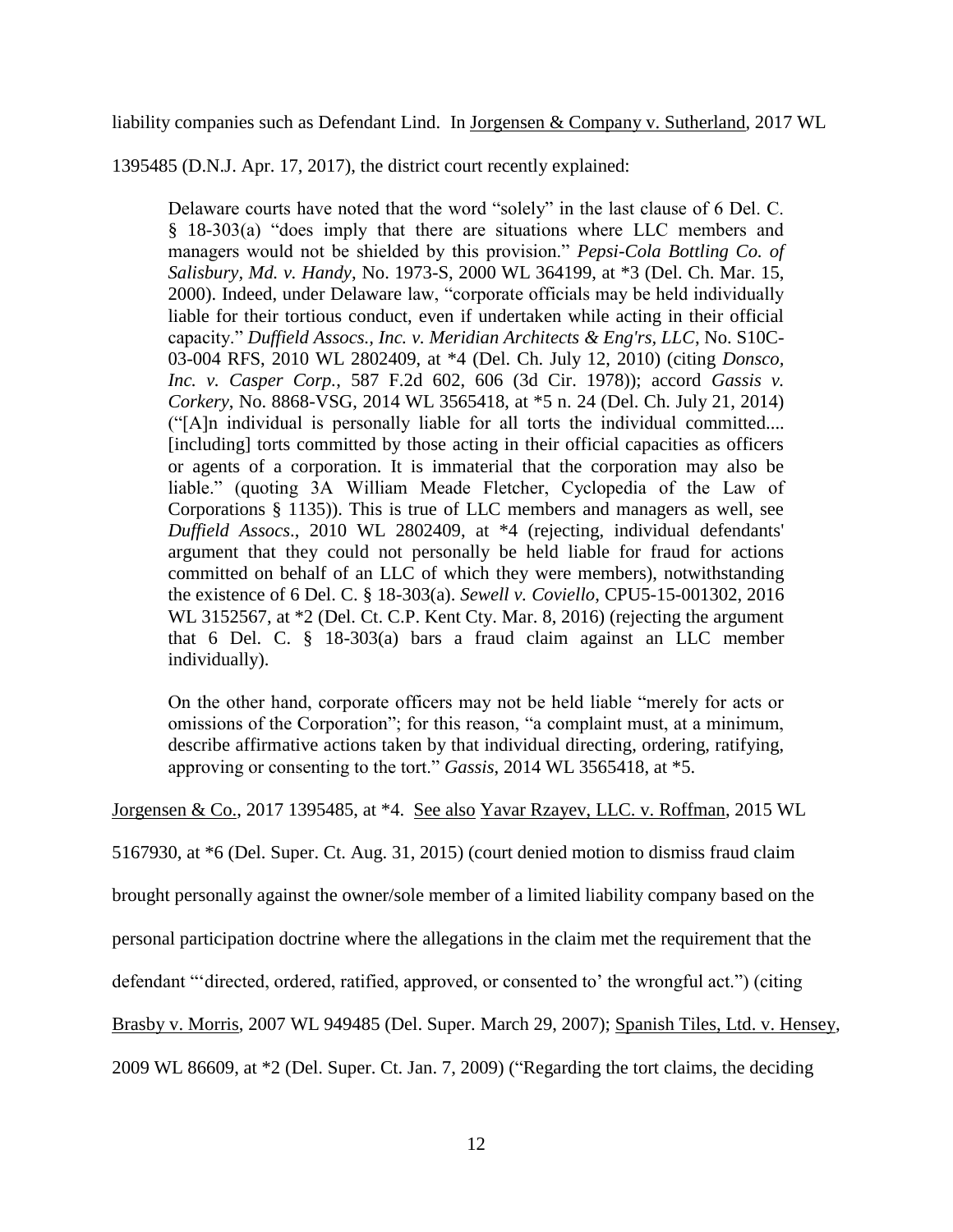factor is whether or not the Henseys [agents of defendant limited liability companies] personally participated in the torts of the entities, see *Brasby v. Morris* 2007 WL 949485 (Del. Super.) at \*8. (The personal participation doctrine attaches liability to corporate officers for torts which "they 'commit, participate in, or inspire, even though they are performed in the name of the corporation' ... [I]ndividual liability attaches only where an officer 'directed, ordered, ratified, approved, or consented to' the tortious act in question.") Although the Brasby case involved a corporation, the reasoning of the personal participation doctrine applies to the limited liability context.")).

Given that both Pennsylvania and Delaware law recognize a personal participation exception for tortious conduct to the general rule that managers and members of limited liability companies are not responsible for the actions or omissions of the company, even if the Court were to apply Delaware law to the allegations contained in Plaintiff's Amended Complaint as to Defendant Lind, the analysis of these claims would not differ from an analysis of Plaintiff's claims against Defendant Lind applying Pennsylvania law. Under such circumstances, the Court will not exercise its discretion and under the principles of judicial comity apply Delaware law to Plaintiff's claims against Defendant Lind as Defendants request. To the extent that Defendants' motion to dismiss Plaintiff's claims against Defendant Lind is based on the argument that Delaware law should be applied to the issue of Defendant Lind's personal liability under principles of judicial comity, Defendants' motion is denied.

# **B. Analysis of Plaintiff's claims against Defendant Lind under Pennsylvania law.**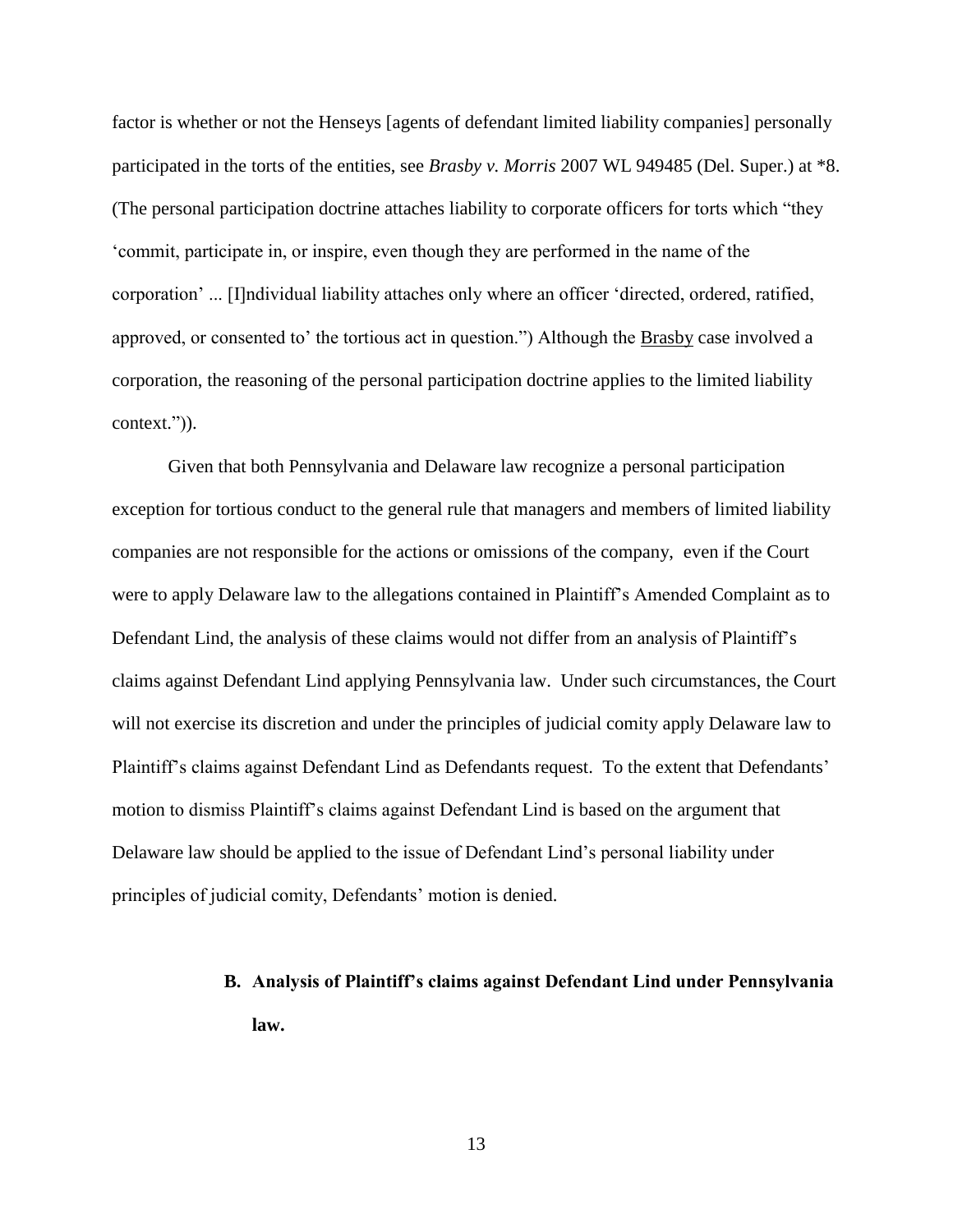Defendants also argue in support of their motion to dismiss Plaintiff's claims against Defendant Lind that if Pennsylvania law applies, then all of Plaintiff's non-tort claims against Defendant Lind must be dismissed for failure to state claims under Pennsylvania law upon which relief can be granted. Id. at 5-9. Defendants articulate in detail the legal bases under Pennsylvania law for granting their motion to dismiss Plaintiff's breach of contract, promissory estoppel, and unjust enrichment claims against Defendant Lind.<sup>5</sup> Id.

Significantly, Plaintiff does not substantively argue in opposition to this argument. Instead it states "there is a sincere concern as to the direct-dealing of the Defendant Lind through the princip[al] US Crossings. This suspicion can only be confirmed or relieved through the exercise of discovery and review of the financials of the Defendant US Crossings. Should such discovery uncover self-dealing through the corporate principal, the Plaintiff would be entitled to amend pleading for the purpose of piercing the corporate veil." ECF No. 20 at 2. See also id. ("[i]n this case, in alleging the personal benefit derived from breaches of the Corporation, the Plaintiff includes the Defendant Lind seeking to proceed under such a theory until it is ruled out, rather than the other way around."). Ultimately, Plaintiff states, "[it] respectfully acquiesces to the Defendant Lind's claim for relief that this Honorable Court dismiss the actions assumpsit against him with acknowledgment that the Plaintiff may later amend upon further discovery and investigation of the validity of the corporate entity." Id. at 3.

The Court understands Plaintiff to be agreeing to the dismissal of all claims against Defendant Lind other than the conversion claims found in Counts XVII and XXI of the Amended Complaint so long as Plaintiff later can amend its complaint if it is able to determine

 $\overline{a}$ 

<sup>&</sup>lt;sup>5</sup> Defendants make no argument that the conversion claims (Counts XVII and XXI) should be dismissed if the Court finds that Pennsylvania law applies. Therefore, the Court will not analyze these claims.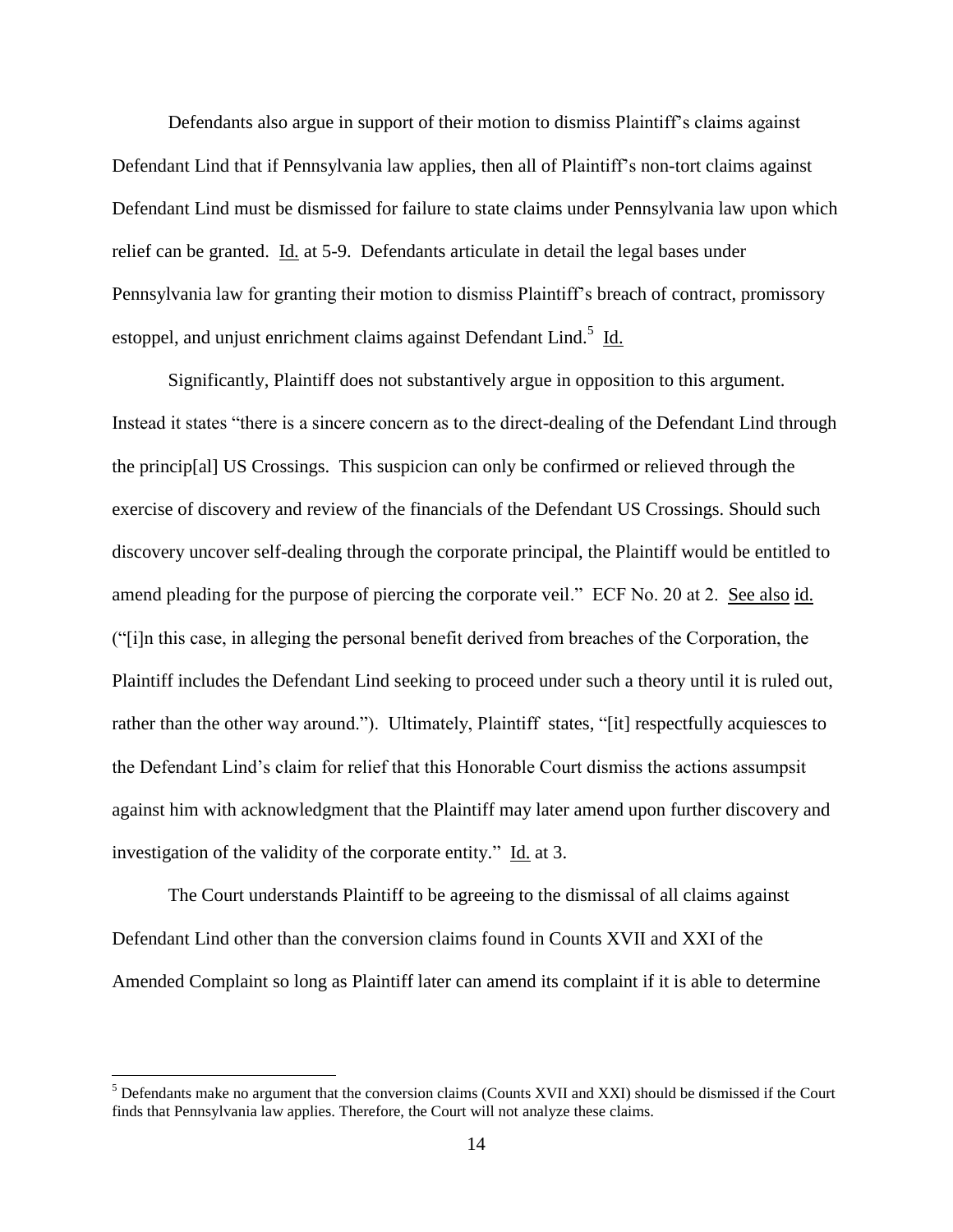during discovery that US Crossings is a sham corporation and therefore, Plaintiff is entitled to pierce the company's "corporate veil" and have Defendant Lind held personally liable. As stated by the Germain court in its decision, "'Pennsylvania courts have found that the veil of an LLC may be pierced to the same degree as that of a corporation'." Germain, 2016 WL 4158994, \*2, n. 1 (quoting Partners Coffee Co., LLC v. Oceana Servs. & Products Co., 700 F. Supp. 2d 720, 736 (W.D. Pa. 2010) (citing Advanced Tel. Sys. v. Com–Net Prof'l Mobile Radio, LLC, 846 A.2d 1264, 1281, n. 11 (Pa. Super. Ct. 2004)); Schwab v. McDonald (In re LMcD, LLC), 405 B.R. 555, 560 (Bankr. M.D. Pa. 2009)). Nevertheless, the Court cannot guarantee at this juncture in the proceedings that Plaintiff will be permitted to amend its complaint at a later date. Accordingly, the Court will address the merits, under Pennsylvania law, of Defendants' arguments in support of their motion to dismiss all of Plaintiff's claims against Defendant Lind but for Plaintiff's conversion claims against him.

## 1. **Plaintiff's Breach of Contract Claims against Defendant Lind.**

Plaintiff's Amended Complaint alleges breach of contract claims against both Defendant Lind and US Crossings at Count XI (related to the Clarksburg Job) and at Count XIX (related to the Moundsville Job). "'[I]t is a basic tenet of agency law that an individual acting as an agent for a disclosed [principal] is not personally liable on a contract between the [principal] and a third party unless the agent specifically agrees to assume liability," but that "a person who is contracting as an agent may be found to be personally liable where he or she either executes a contract in his or her own name or 'voluntarily incurs a personal responsibility'." In re Estate of Duran, 692 A.2d 176, 179 (Pa. Super. Ct. 1997) (quoting Pennsylvania Gas & Water Co. v. Nenna & Frain, Inc., 320 Pa. Super. 291, 303, 467 A.2d 330, 336 (1983); Vernon D. Cox & Co., Inc. v. Giles, 267 Pa. Super. 411, 415, 406 A.2d 1107, 1110 (1979)). Reviewing the factual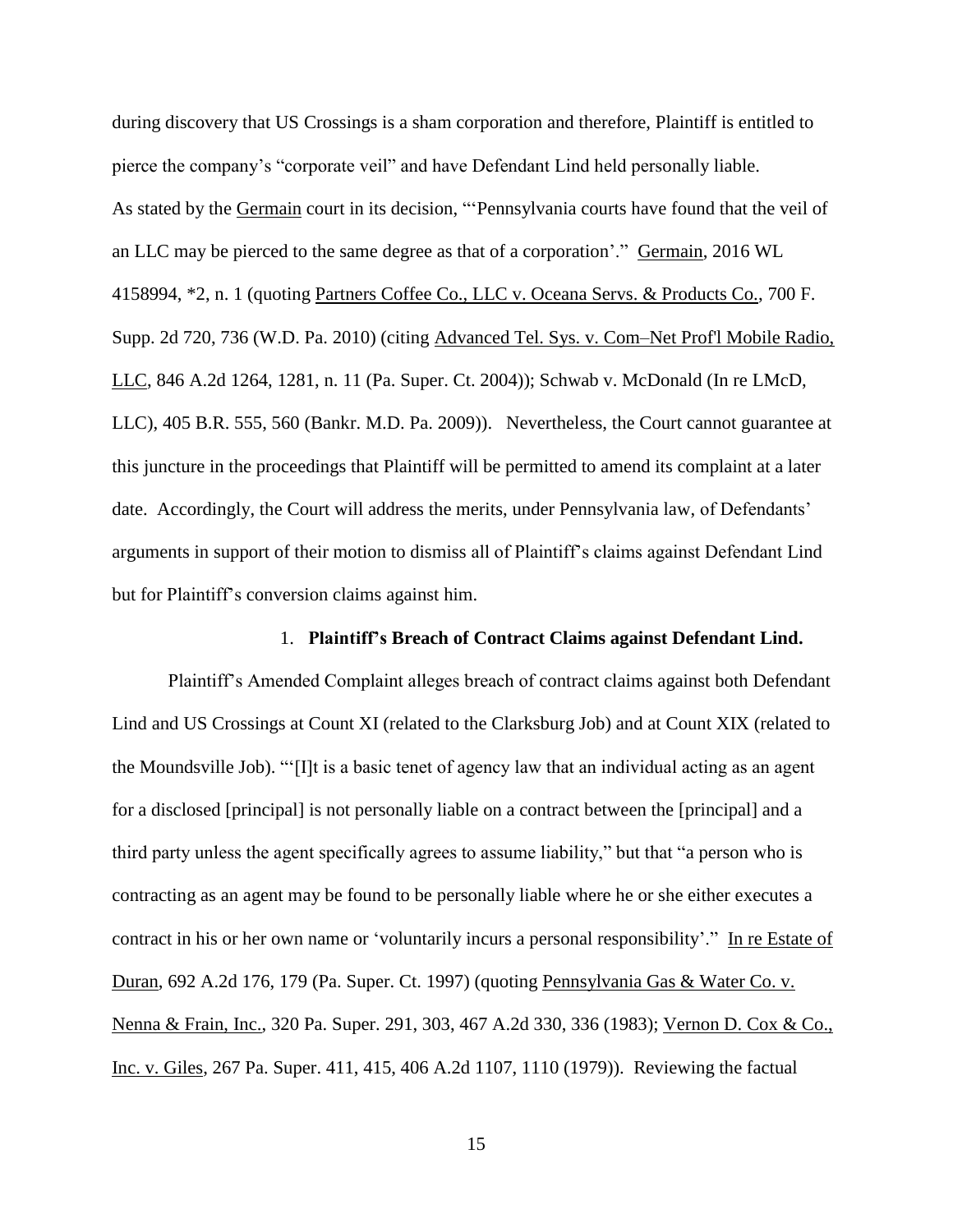allegations in the Amended Complaint and all reasonable inferences therefrom, Plaintiff has alleged that Defendant Lind was acting as the agent for US Crossings with respect to "[e]ach contract of material herein pled," and relative to the Clarksburg and Moundsville jobs, Plaintiff has not alleged any facts that even suggest that Defendant Lind executed these contracts in his own name or voluntarily incurred a personal responsibility relative to these jobs. See ECF No. 3 generally; id. at ¶¶ 10, 76-82, 143-149. Accordingly, the Court finds that Plaintiff has not alleged facts sufficient to establish a plausible claim for breach of contract against Defendant Lind individually as to either the Clarksburg or Moundsville jobs. Defendants' motion to dismiss Counts XI and XIX of the Amended Complaint as against Defendant Lind for failure to state a claim upon which relief can be granted will be granted. Moreover, said dismissal is with prejudice. Plaintiff has alleged that Defendant Lind was acting as the agent of US Crossings when the parties entered into the relevant verbal contracts. Therefore, allowing Plaintiff to amend its complaint to set forth a breach of contract claim concerning either the Clarksburg or Moundsville job would be futile. See Alston v. Parker, 363 F.3d 229, 235 (3d Cir. 2004) ("even when a plaintiff does not seek leave to amend, if a complaint is vulnerable to  $12(b)(6)$  dismissal, a District Court must permit a curative amendment, unless an amendment would be inequitable or futile."); id. at 236 ("[d]ismissal without leave to amend is justified only on the grounds of bad faith, undue delay, prejudice, or futility.").

#### **2. Plaintiff's Promissory Estoppel Claims against Defendant Lind.**

Plaintiff's Amended Complaint alleges promissory estoppel claims against both Defendant Lind and US Crossings at Count VII (related to the Rice Rental), Count X (related to the Caldwell Job), and Count XIIII (related to the Clarksburg Job). Defendants seek dismissal of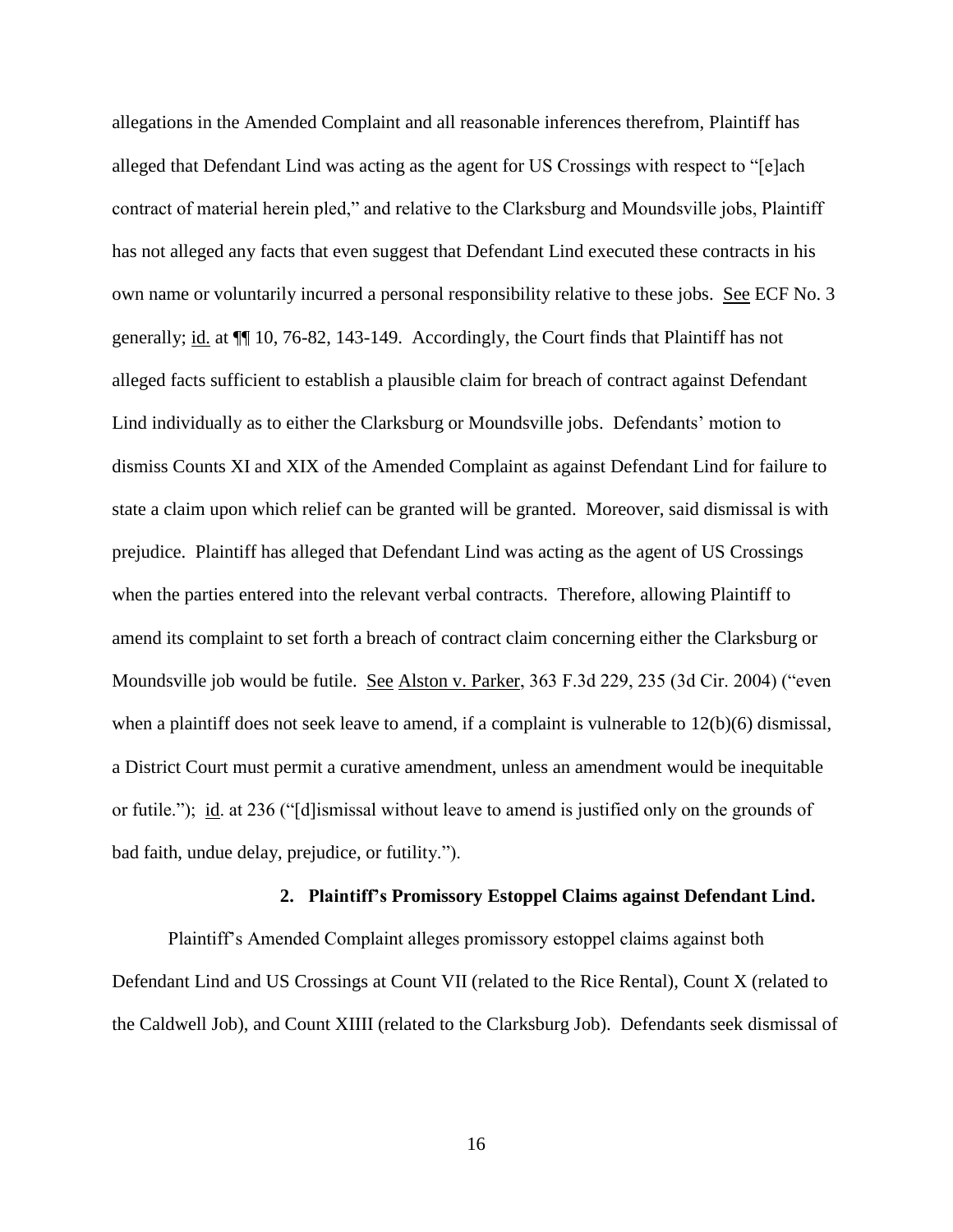these claims against Defendant Lind because Plaintiff has alleged that Defendant Lind was

acting as the agent of US Crossings:

Plaintiff's claims for Promissory Estoppel are . . . essentially claims for breach of contract, and the same agency principles should apply when determining whether Defendant Lind can be held personally liable therefore. Clearly, any 'promises' which form the basis for Plaintiff's Promissory Estoppel claims were made by Defendant Lind in his capacity as a representative of US Crossings, and not in his individual capacity. Under the legal principals [sic] cited above, Defendant Lind bears no personal liability for having made any such promises.

ECF No. 6 at 7.

In Geesey v. CitiMortgage, Inc., 135 F.Supp.3d 332 (W.D. Pa. 2015), the district court

explained:

The doctrine of promissory estoppel allows a party, under certain circumstances, to enforce a promise even though the promise is not supported by consideration. Shoemaker v. Commonwealth Bank, 700 A.2d 1003, 1007 (Pa. Super. 1997). To maintain an action for promissory estoppel, the Plaintiffs must show that: (i) the promisor made a promise that he or she [sh]ould have reasonably expected to induce action or forbearance on the part of the promisee; (ii) the promisee actually took action or refrained from taking action in reliance on the promise; (iii) injustice can be avoided only by enforcing the promise. Edwards v. Wyatt, 335 F.3d 261, 277 (3d Cir. 2003) (citing Crouse v. Cyclops Industries, 560 Pa. 394, 745 A.2d 606 (2000)). Pennsylvania law requires a claim for promissory estoppel to be based upon an express promise.  $\overrightarrow{C}$  & K Petroleum Products, Inc. v. Equibank, 839 F.2d 188, 191 (3d Cir.1988) ("promissory estoppel would be rendered meaningless if this Court were to allow [plaintiff] to maintain an action for detrimental reliance based on the alleged existence of ... a broad and vague implied promise." See also Nabisco, Inc. v. Ellison, 1994 WL 622136, at \*7 (E.D. Pa. Nov. 8, 1994) ("Allowing a claim for promissory estoppel to be based on an implied promise would in effect allow a claim to be based upon the plaintiff's subjective expectations.")).

Id. at 348-49.

## **a. Count VII (related to the Rice Rental)**

Reviewing the factual allegations in the Amended Complaint relative to the Rice Rental

and all reasonable inferences therefrom, Plaintiff alleges: (1) the parties have entered into a

series of verbal contracts for Plaintiff to provide services for and equipment to US Crossings; (2)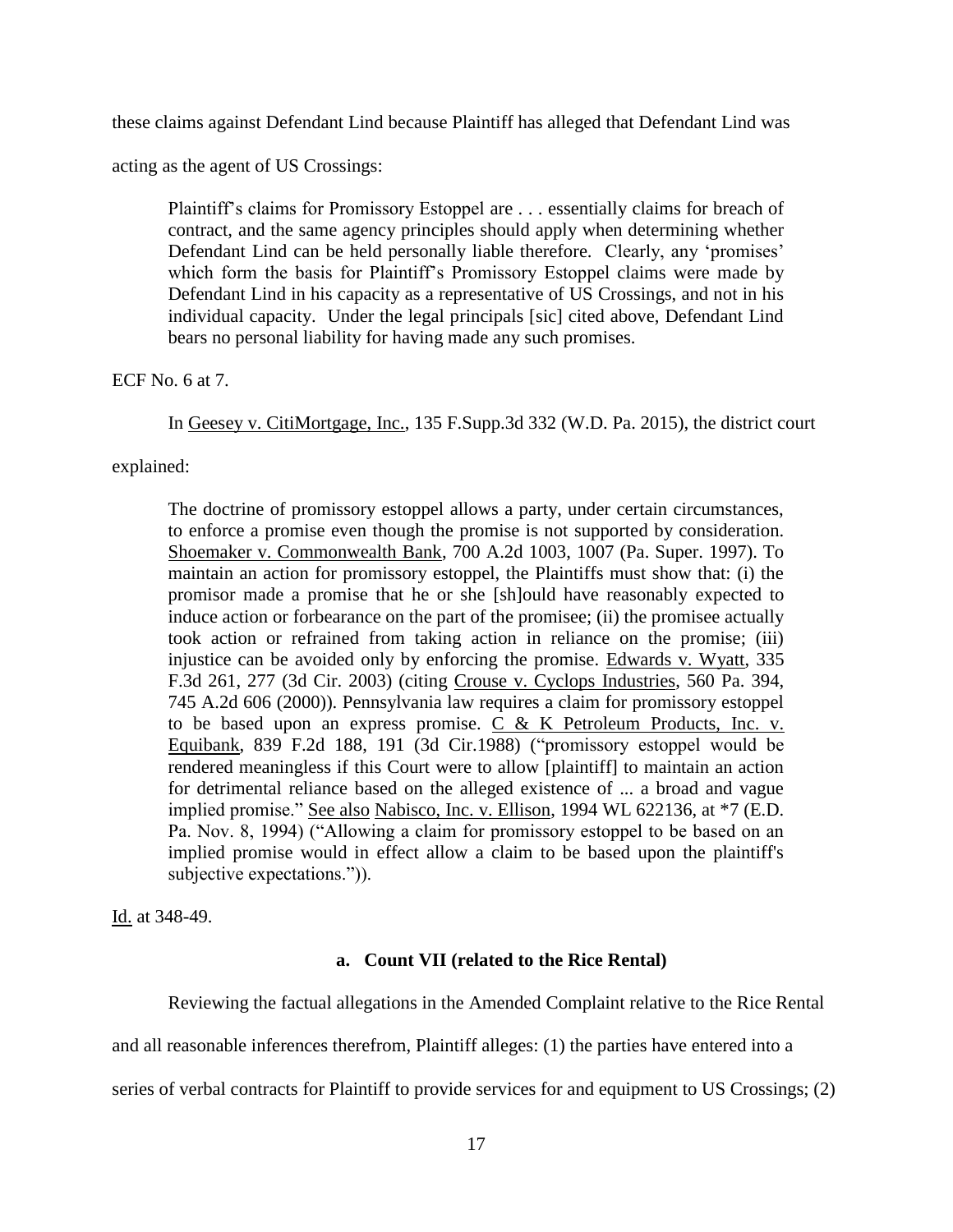Defendant also agreed to return all equipment as it was received; (3) each contract was formed between the parties with Defendant Lind acting on behalf of US Crossings as its agent; (4) US Crossings and Plaintiff verbally agreed that US Crossings would rent to 312 Caterpillar Hoe and other equipment from Plaintiff and that Plaintiff would provide labor; (5) the statements of the defendants amounted to a promise to pay the Plaintiff for the use of the Plaintiff's property and any damage thereto; and (6) it would be inequitable for the Court to allow the defendants to utilize and damage the property of the Plaintiff without providing just compensation thereto." ECF No. 3, ¶¶ 40-41, 51-52. The Court finds that these factual allegations do not state a claim for promissory estoppel against Defendant Lind as an individual upon which relief can be granted. Plaintiff has failed to plead: (1) any express promise on the part of Defendant Lind that he individually would compensate Plaintiff for labor and equipment used during the Rice Rental as opposed to promising as US Crossings agent that Plaintiff would be compensated; (2) any action on the part of Plaintiff done in reliance on such a promise by Defendant Lind; or (3) how injustice can be avoided only by enforcing Defendant Lind's promise. Defendants' motion to dismiss Count VII of the Amended Complaint as against Defendant Lind is granted. Said dismissal, however, is without prejudice for Plaintiff to file a second amended complaint within two (2) weeks of the date of the filing of the Order accompanying this Opinion that states a promissory estoppel claim against Defendant Lind relative to the Rice Rental consistent with the principles discussed herein and the mandates of Rule 11 since it cannot be said that permitting such an amendment would be inequitable or futile (albeit unlikely). Alston, 363 F.3d at 235-36. Failure to timely file an amended complaint will result in this claim being dismissed with prejudice.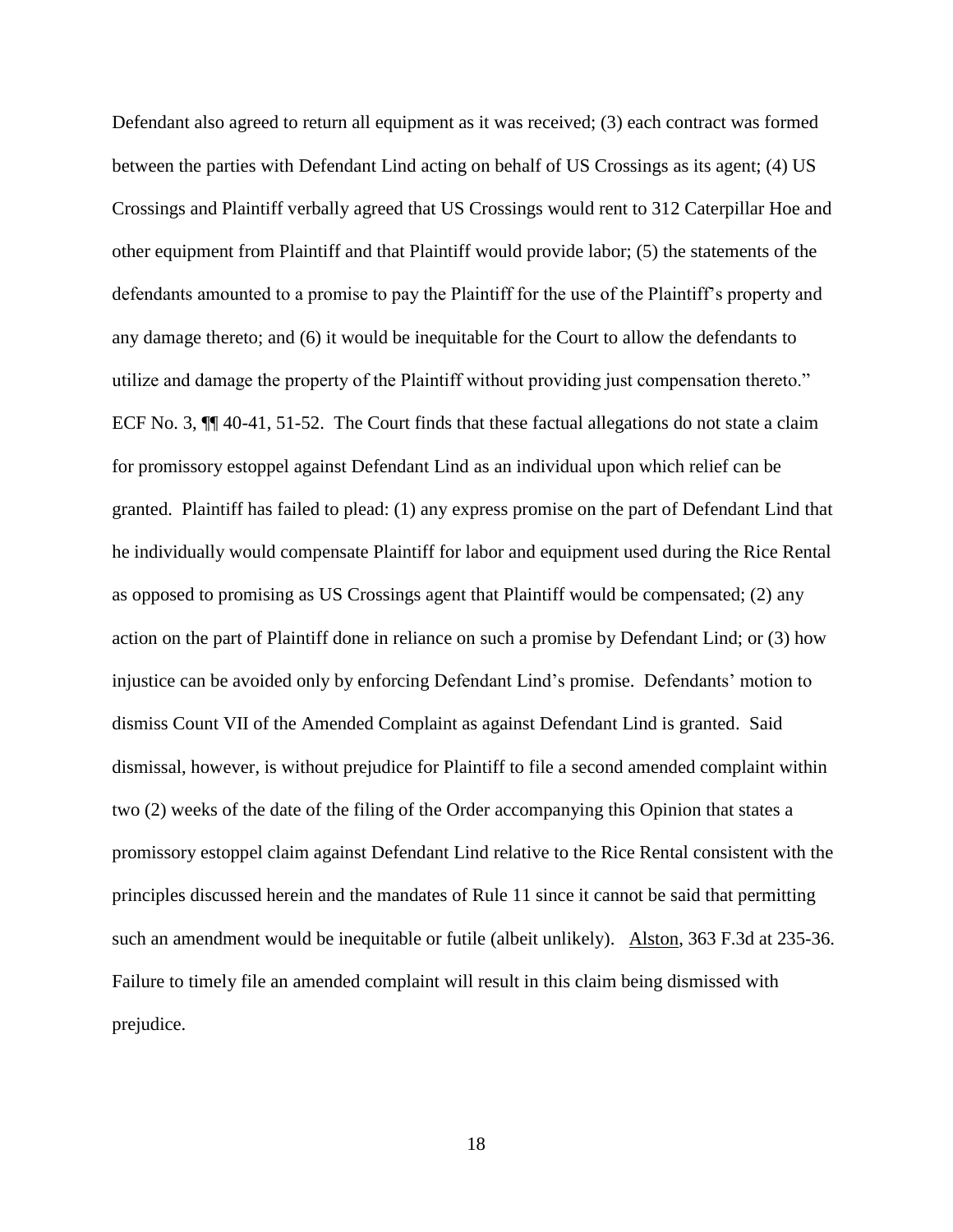#### **b. Count X (related to the Caldwell Job)**

Reviewing the factual allegations in the Amended Complaint relative to the Caldwell Job and all reasonable inferences therefrom, Plaintiff alleges: (1) the parties have entered into a series of verbal contracts for Plaintiff to provide services for and equipment to US Crossings; (2) Defendant also agreed to return all equipment as it was received; (3) each contract was formed between the parties with Defendant acting on behalf of US Crossings as its agent; (4) the parties verbally contracted for Plaintiff to do a bore near Caldwell, Ohio; (5) US Crossings used Plaintiff's equipment in completing the Caldwell job; (6) while on the Caldwell Job, US Crossings and its employees, while acting under Defendant Lind's direction, damaged some of Plaintiff's drilling equipment; (7) the defendants promised Plaintiff compensation for its work on the Caldwell Job, but have not paid Plaintiff; (8) the defendants promised Plaintiff compensation for use of its equipment on the Caldwell Job, but have not paid Plaintiff; and (9) it would be unjust to permit the defendants to benefit from the use of equipment and completion of work to the detriment of Plaintiff without providing for just compensation. ECF No. 3,  $\P$  6-8, 10, 54, 57-58, and 70-75. The Court finds that these factual allegations do not state a claim for promissory estoppel against Defendant Lind individually upon which relief can be granted. Plaintiff has not alleged facts concerning: (1) any express promise by Defendant Lind that he individually would compensate Plaintiff for equipment used and work done on the Caldwell Job as opposed to promising as US Crossings agent that Plaintiff would be compensated; (2) any action on the part of Plaintiff done in reliance on such a promise by Defendant Lind; or (3) how injustice can be avoided only by enforcing Defendant Lind's promise. Defendants' motion to dismiss Count X of the Amended Complaint as against Defendant Lind is granted. Said dismissal, however, is without prejudice for Plaintiff to file a second amended complaint within two (2) weeks of the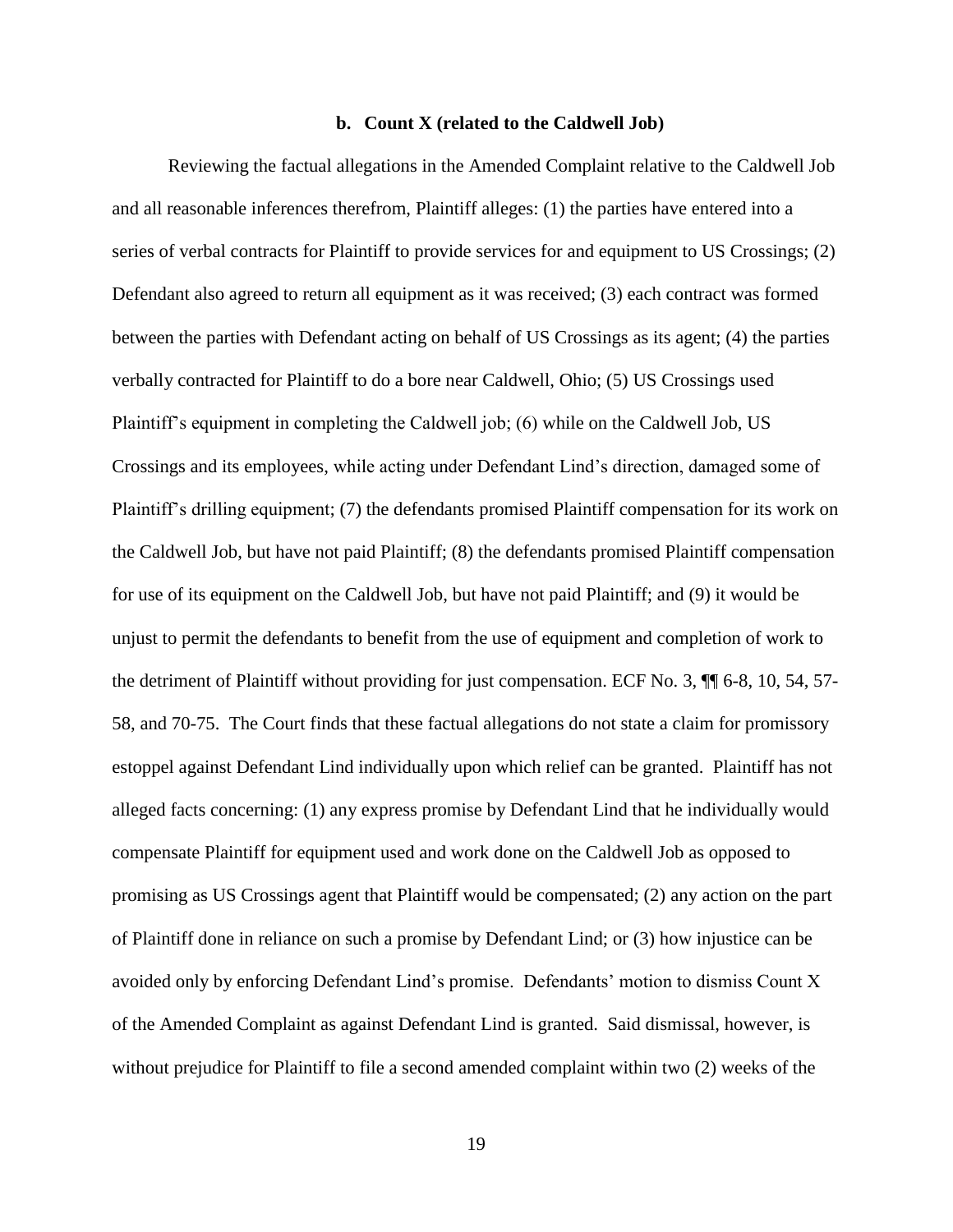filing of the Order accompanying this Opinion that states a promissory estoppel claim against Defendant Lind relative to the Caldwell Job consistent with the principles discussed herein and the mandates of Rule 11 since it cannot be said that permitting such an amendment would be inequitable or futile (albeit unlikely). Alston, 363 F.3d at 235-36. Failure to timely file an amended complaint will result in this claim being dismissed with prejudice.

# **c. Count XIII (related to the Clarksburg Job)**

Reviewing the factual allegations in the Amended Complaint relative to the Clarksburg Job and all reasonable inferences therefrom, Plaintiff alleges: (1) the parties have entered into a series of verbal contracts for Plaintiff to provide services for and equipment to US Crossings; (2) Defendant also agreed to return all equipment as it was received; (3) each contract was formed between the parties with Defendant acting on behalf of US Crossings as its agent; (4) US Crossings requested, and Plaintiff agreed, to provide equipment for a bore outside of Clarksburg, WV; (5) while on the Clarksburg Job, US Crossings and its employees, while acting under Defendant Lind's direction, damaged Plaintiff's drill; (7) the defendants promised Plaintiff compensation for use of its equipment on the Clarksburg Job, but have not paid Plaintiff; and (8) it would be unjust to permit the defendants to benefit from the use of equipment and completion of work to the detriment of Plaintiff without providing for just compensation. ECF No. 3, ¶¶ 6-8, 10, 77-78, 81, and 96-97. The Court finds that these allegations do not adequately state a claim for promissory estoppel against Defendant Lind individually upon which relief can be granted. Plaintiff has not alleged facts concerning: (1) any express promise by Defendant Lind that he individually would compensate Plaintiff for equipment used and work done on the Clarksburg Job; (2) any action on the part of Plaintiff done in reliance on such a promise by Defendant Lind; or (3) how injustice can be avoided only by enforcing Defendant Lind's promise. Defendants'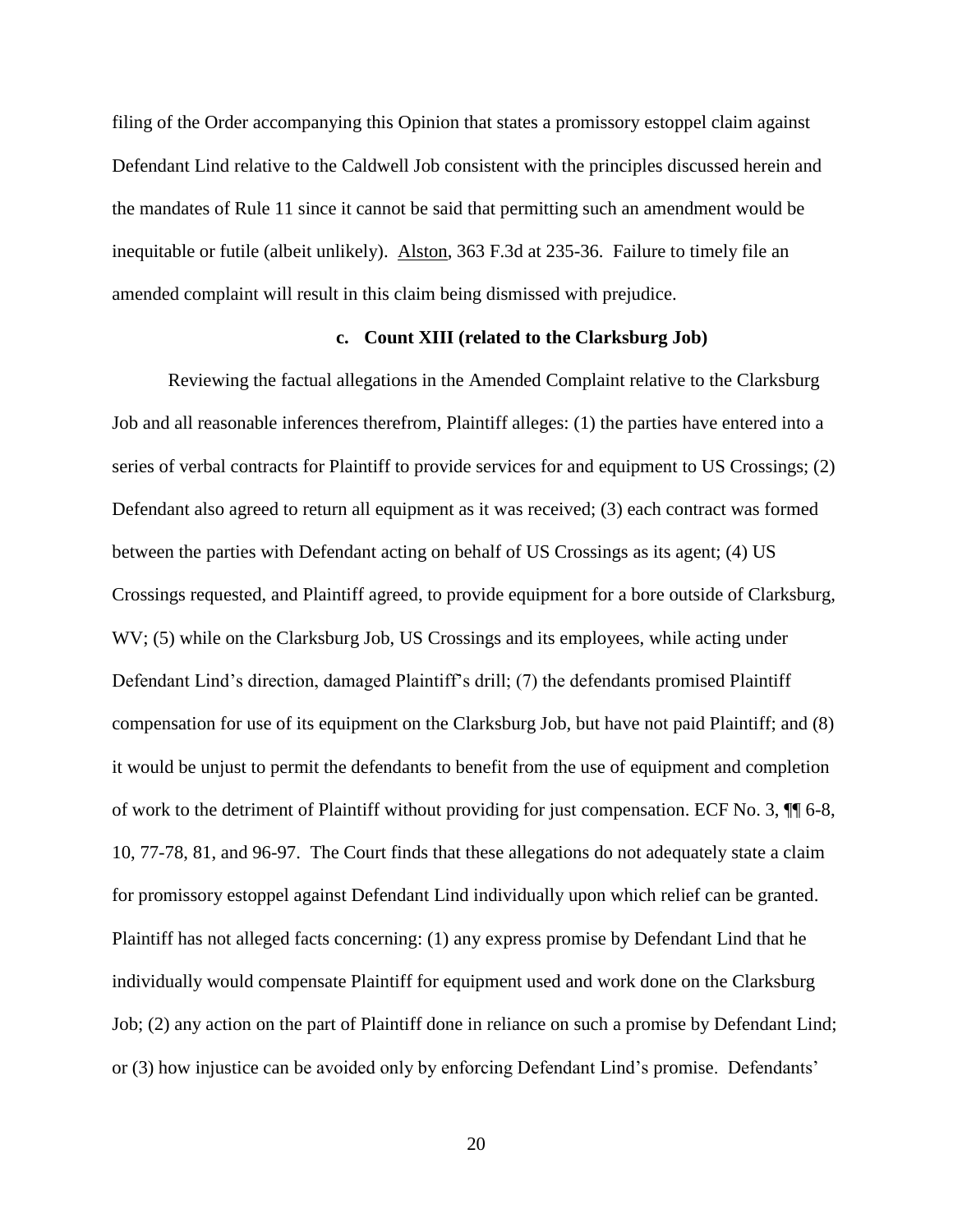motion to dismiss Count XIII of the Amended Complaint as against Defendant Lind is granted. Said dismissal, however, is without prejudice for Plaintiff to file a Second Amended Complaint within two (2) weeks of the date of the filing of this Opinion that states a promissory estoppel claim against Defendant Lind relative to the Rice Rental consistent with the principles discussed herein and the mandates of Rule 11 since it cannot be said that permitting such an amendment would be inequitable or futile (albeit unlikely). Alston, 363 F.3d at 235-36. Failure to timely file an amended complaint will result in this claim being dismissed with prejudice.

# **3. Plaintiff's Unjust Enrichment Claims against Defendant Lind.**

As to Plaintiff's unjust enrichment claims against Defendant Lind, found at Counts IX, XII, XVIII, and XX of the Amended Complaint, Defendants argue that "there is no plausible basis for holding him personally liable therefor." ECF No. 6 at 7-8. In support thereof, Defendants first argue that "[t]he same agency principles which shield Defendant Lind from individual liability for breach of contract and promissory estoppel should also be applied to the quasi-contractual claims of unjust enrichment." Id. at 8. Second, Defendants argue that Plaintiff has failed to plead, as it must, that Plaintiff conferred a benefit on Defendant Lind, as opposed to US Crossings, which would be inequitable for him to retain without compensating Plaintiff. Id. Third, Defendants argue that Defendant Lind cannot be held liable to Plaintiff solely based on his status as a member of US Crossings. Id. at 9.

Pennsylvania "does not consider unjust enrichment to be either an action in tort or contract. Unjust enrichment, rather, an equitable remedy and synonym for quantum meruit, is a form of restitution." Powers v. Lycoming Engines, 328 F. App'x 121, 126 (3d Cir. 2009) (internal quotation marks and citation omitted). See also Steamfitters Local Union No. 420 Welfare Fund v. Philip Morris, Inc., 171 F.3d 912, 936 (3d Cir. 1999) ("[i]n the tort setting, an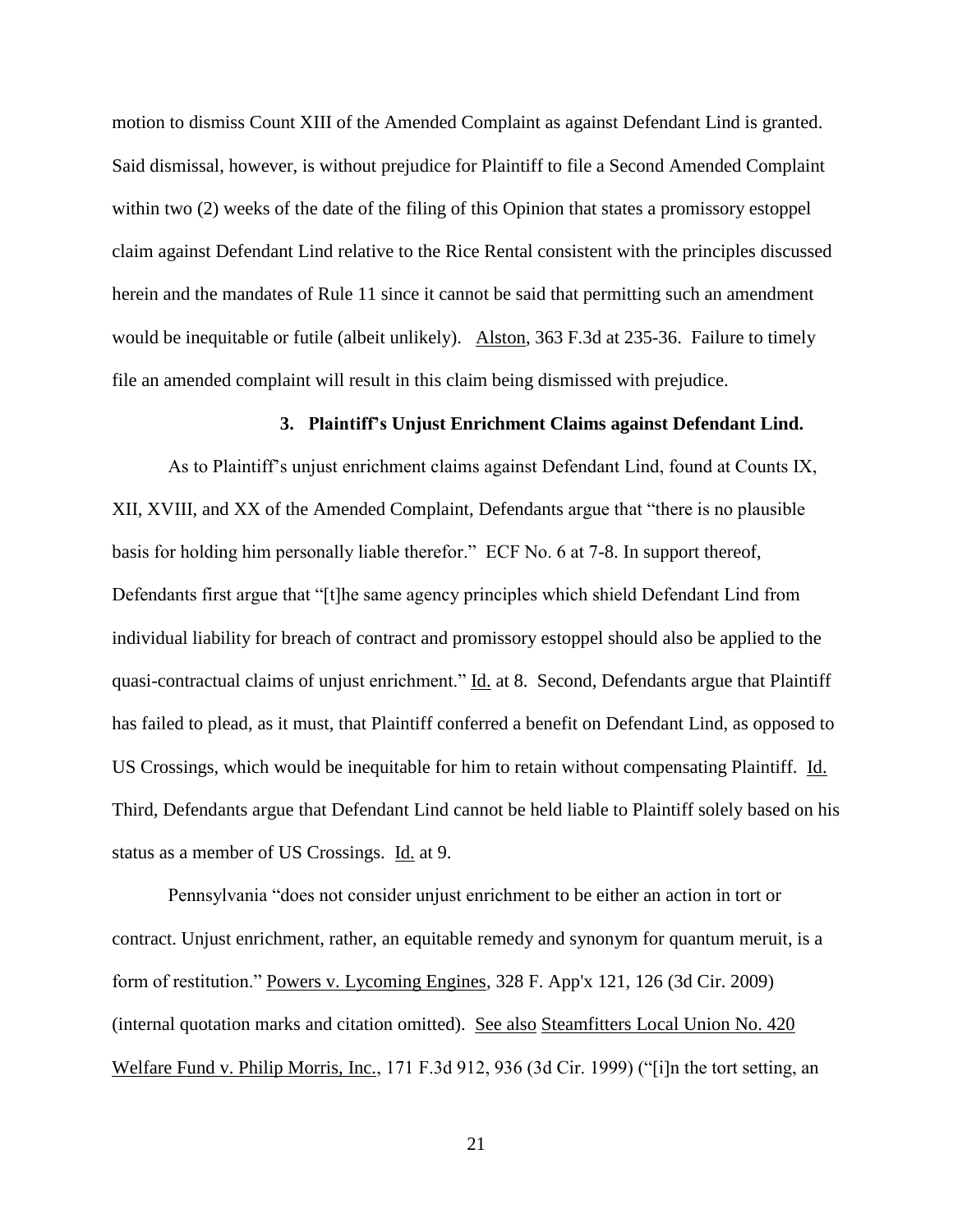unjust enrichment claim is essentially another way of stating a traditional tort claim (i.e., if defendant is permitted to keep the benefit of his tortious conduct, he will be unjustly enriched"). The Court explained in the decision denying US Crossings' motion to dismiss Plaintiff's unjust enrichment claim in Count VI of the Amended Complaint:

> An unjust enrichment claim under Pennsylvania law requires a showing that (1) "the plaintiff conferred a benefit upon the defendant"; (2) "the defendant was aware of the benefit"; and (3) "the defendant's acceptance of the benefit occurred under circumstances in which it would be inequitable for [it] to retain the benefit without payment of the value thereof." York Group, Inc. v. Pontone, 2014 WL 896632, at \*20 (W.D. Pa. March 6, 2014) (citing Fabral, Inc. v. B&B Roofing Co., Inc., 773 F.Supp.2d 539, 549 n. 10 (E.D. Pa. 2011) (internal quotations omitted)).

Avanti Wind Sys., Inc. v. Shattell, Civ. A. No. 3:14-98, 2016 WL 3211990, at \*19 (W.D. Pa. June 9, 2016).

ECF No. 21 at 7. As explained in Germain v. Wisniewski, No. 15-1279, 2016 WL 4158994 (W.D. Pa. Aug. 5, 2016): "The first element of an unjust enrichment claim is a 'benefit conferred on defendant *by Plaintiff.*' 'Thus, courts have emphasized that Plaintiff's actions are core to the cause of action. "[T]he doctrine does not apply simply because the defendant may have benefitted as a result of the actions of the Plaintiff".' "). Germain, 2016 WL 4158994, at \*6.

With respect to Defendants' arguments that Defendant Lind cannot be held liable to Plaintiff on an unjust enrichment theory solely based on his status as an agent or member of US Crossings, a limited liability company, the Court agrees. The Court also agrees with Defendants that with respect to Plaintiff's unjust enrichment claims against Defendant Lind related to the Caldwell, Clarksburg, and Moundsville jobs (Counts IX, XII, and XX of the Amended Complaint), Plaintiff has failed to allege any facts that suggest that as to these jobs: (1) Plaintiff conferred a benefit on Defendant Lind individually as opposed to Plaintiff conferring a benefit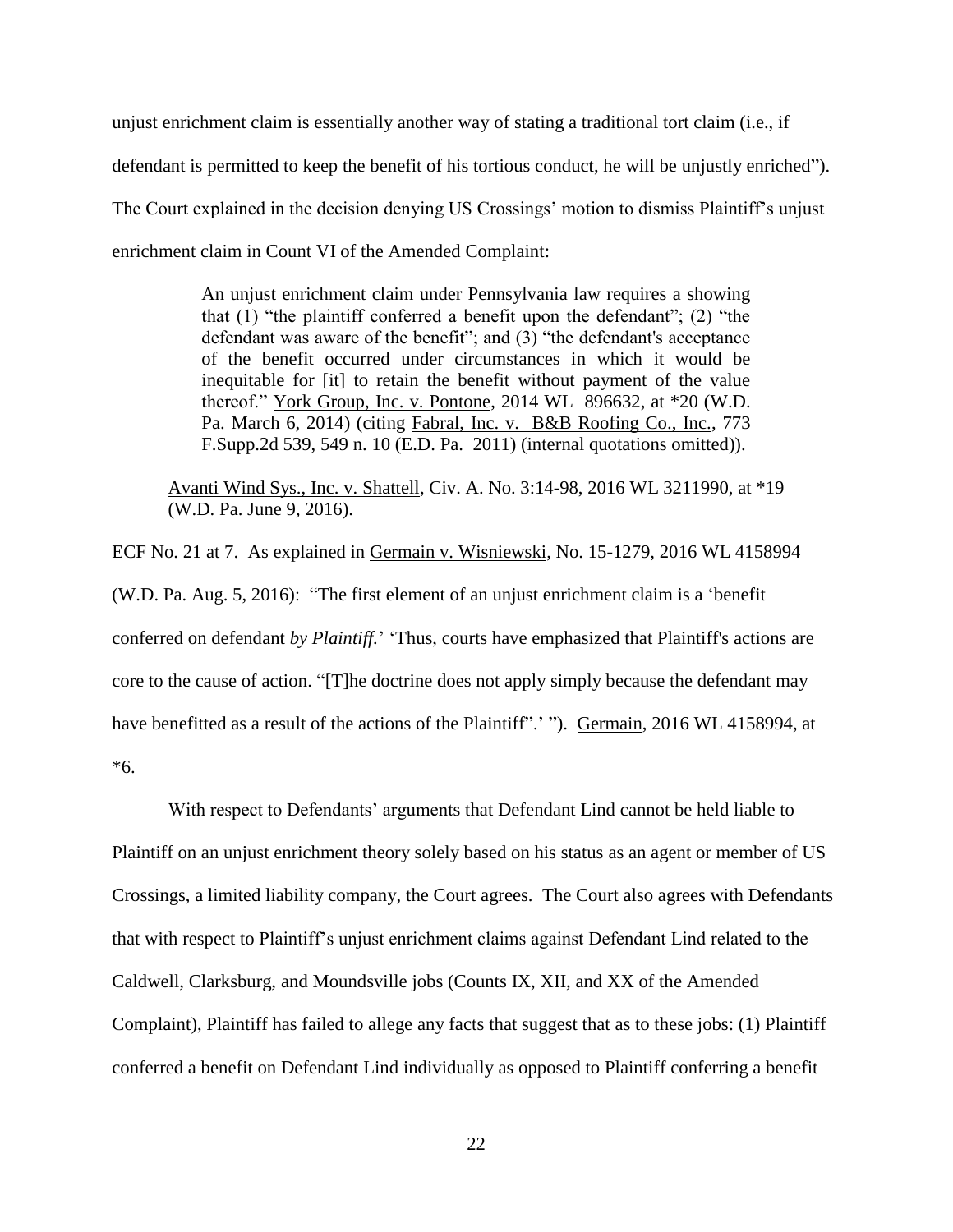on US Crossings; (2) Defendant Lind accepted and utilized the benefits; and (3) it would be inequitable for Defendant Lind to fail to compensate Plaintiff for the benefits so conferred. Accordingly, Counts IX, XII, and XX of Plaintiff's Amended Complaint shall be dismissed as to Defendant Lind for failure to state a claim upon which relief can be granted. Said dismissal, however, is without prejudice for Plaintiff to file a second amended complaint within two  $(2)$ weeks of the date of the filing of the Order accompanying this Opinion that states unjust enrichment claims against Defendant Lind relative to the Caldwell, Clarksburg, and Moundsville jobs consistent with the principles discussed herein and the mandates of Rule 11 since it cannot be said that permitting such an amendment would be inequitable or futile (albeit unlikely). Alston, 363 F.3d at 235-36. Failure to timely file an amended complaint will result in this claim being dismissed with prejudice.

Reviewing the factual allegations in the Amended Complaint relative to the Jewett Conversion and all reasonable inferences therefrom, Plaintiff alleges: (1) "[t]he Defendants US Crossings and Lind (personally) took numerous pieces of heavy equipment without permission from the Plaintiff while the Plaintiff's CEO was in the hospital;" (2) "[a]fter Mr. Rowan's stroke, Defendant Lind unilaterally took possession of the Plaintiff's equipment and used them for his own benefit ("the Jewett Conversion");" (3) [t]he Jewett Conversion was done without permission of the Plaintiff or any of its agents;" (4) "[t]he Defendant Lind's actions included tearing all identifying company logos of the Plaintiff off of the trucks and drill;" (5) [t]he Defendant Lind further told the employees of the Plaintiff that he bought the company and its equipment from Mr. Rowan and paid the employees of the Plaintiff for two weeks of their work when he continued to operate in Jewett;" (6) "[a]s a result of the Jewett conversion as a direct result of the action of the Defendant Lind, substantial damage was done to the anchor base of the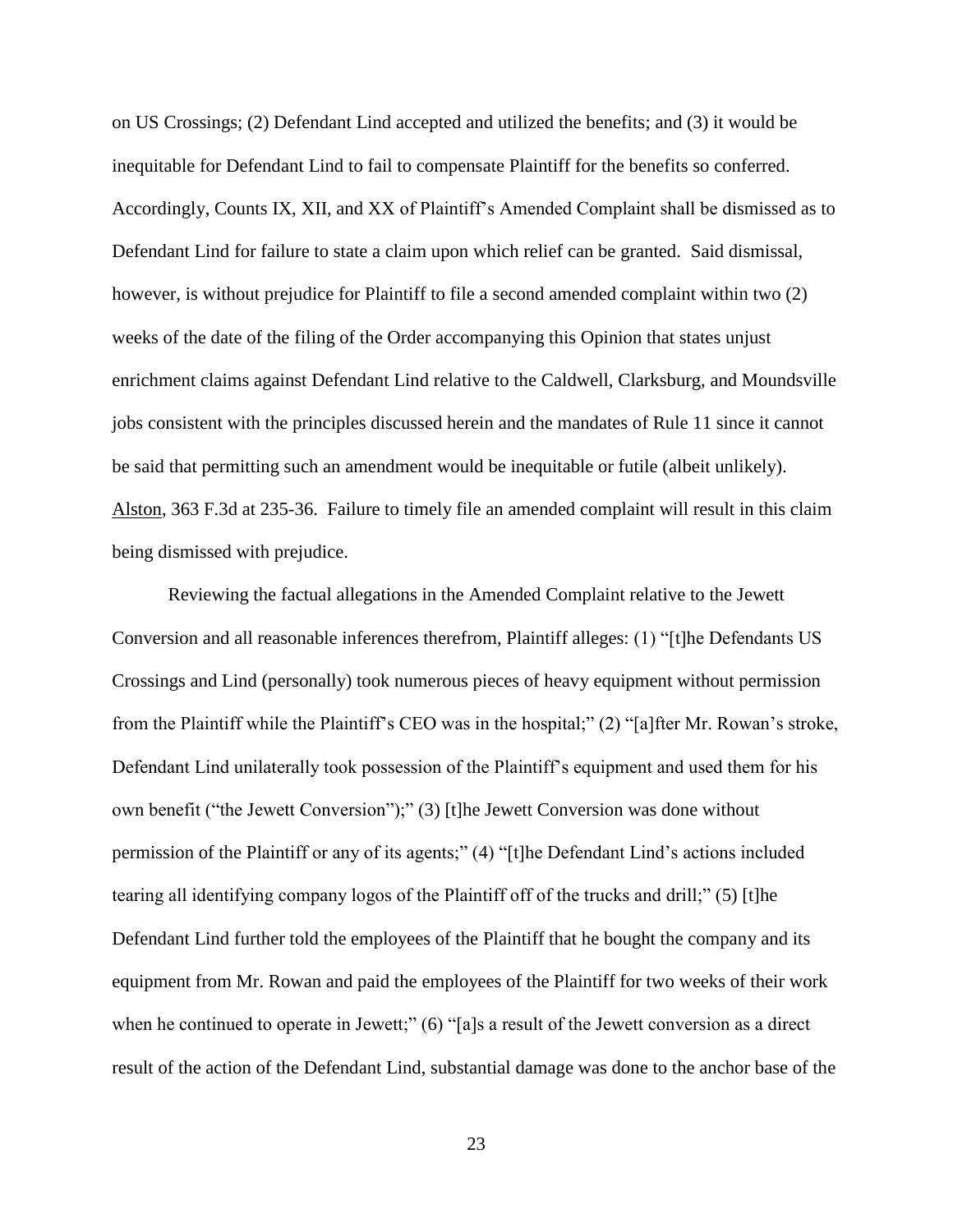Plaintiff's drill;" (7) "[t]he Plaintiff has not received any payment for the unauthorized use of his equipment, nor the damage done thereto;" (8) "[t]he Defendant Lind personally participated in the foregoing tort of conversion by taking personal control of items to which he had no permission, license or entitlement . . . .;" (9) "[t]he Defendants were enriched by the use of the Plaintiff's equipment and employees;" (10) "[t]he Defendants provided no compensation therefor;" and (11) "[i]t would be unjust to permit the Defendants to be enriched to the detriment of the Plaintiff without providing for just compensation therefor." Amended Complaint, ¶¶ 9, 122-125, 130, 133, 136, and 140-142. In light of Plaintiff's allegation that Defendant Lind's conduct with respect to the Jewett conversion was done without its permission, the Court finds that Plaintiff has not alleged facts to support that it took an action from which Defendant Lind benefitted. Therefore, Plaintiff has not stated a plausible unjust enrichment claim against Defendant Lind relative to the Jewett conversion and Defendants' motion to dismiss Count XVIII of the Amended Complaint as to Defendant Lind must be granted. Moreover, the Court finds that since Plaintiff has alleged that Defendant's Lind's conduct relevant to the Jewett Conversion was done without its permission, it cannot allege that it took an action from which Defendant Lind benefitted and therefore, it would be futile to allow Plaintiff to amend its complaint as to this claim. Accordingly, Defendant's motion to dismiss Count XVIII of Plaintiff's Amended Complaint is granted with prejudice. Alston, 363 F.3d at 235-36.

### **V. Conclusion.**

For the reasons set forth above, the Court will grant without prejudice Defendants' Motion to Dismiss Claims against Defendant Michael Lind, Individually, (ECF No. 5) with respect to Counts VII (promissory estoppel-Rice Rental), IX (unjust enrichment-Caldwell Job), X (promissory estoppel-Caldwell Job), XII (unjust enrichment- Clarksburg Job), XIII